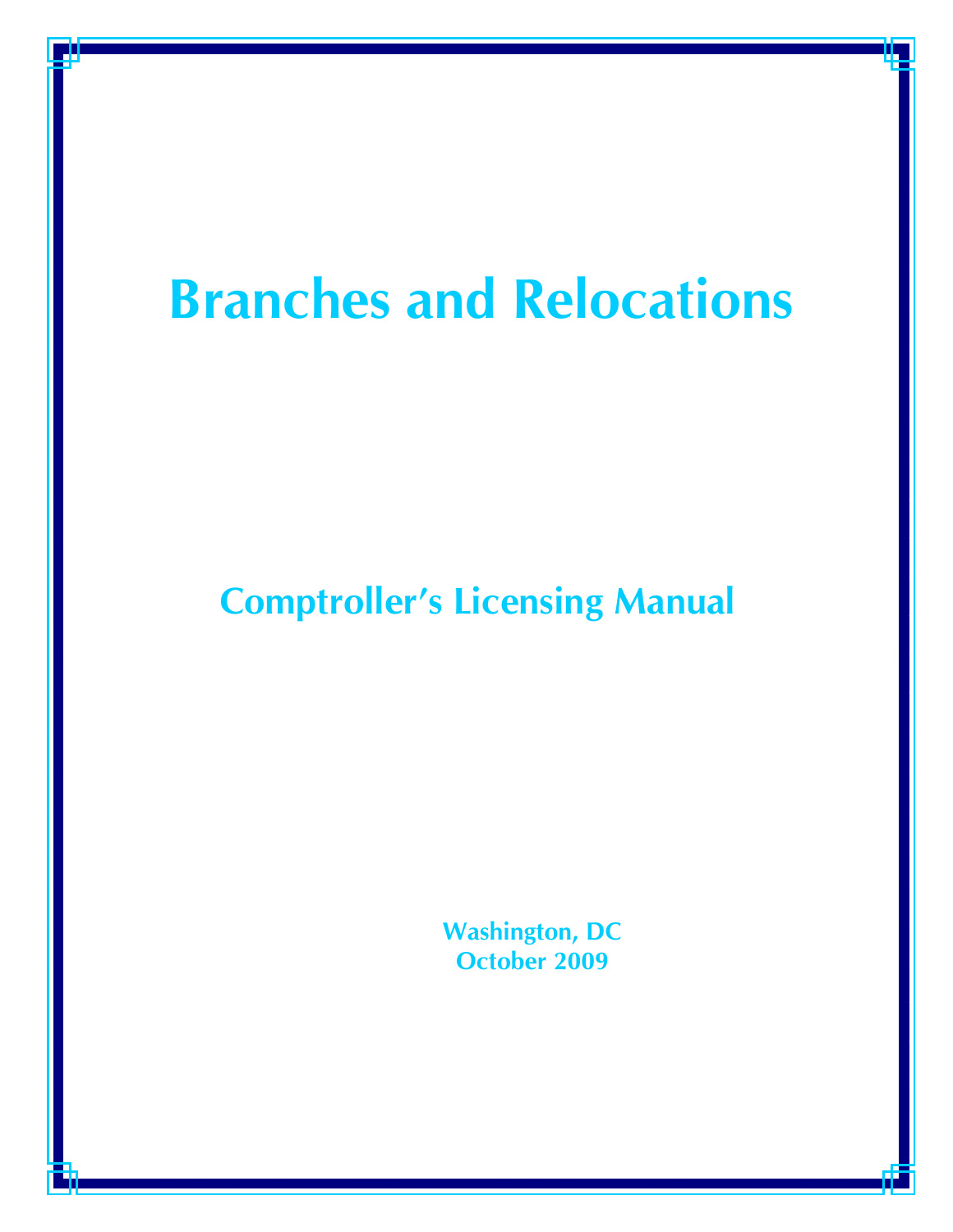# **Branches and Relocations**

# **Table of Contents**

| <b>Post Decision Issues</b> | -14 |
|-----------------------------|-----|
|                             |     |
|                             |     |
|                             |     |
|                             |     |
|                             |     |
|                             |     |
|                             |     |
|                             |     |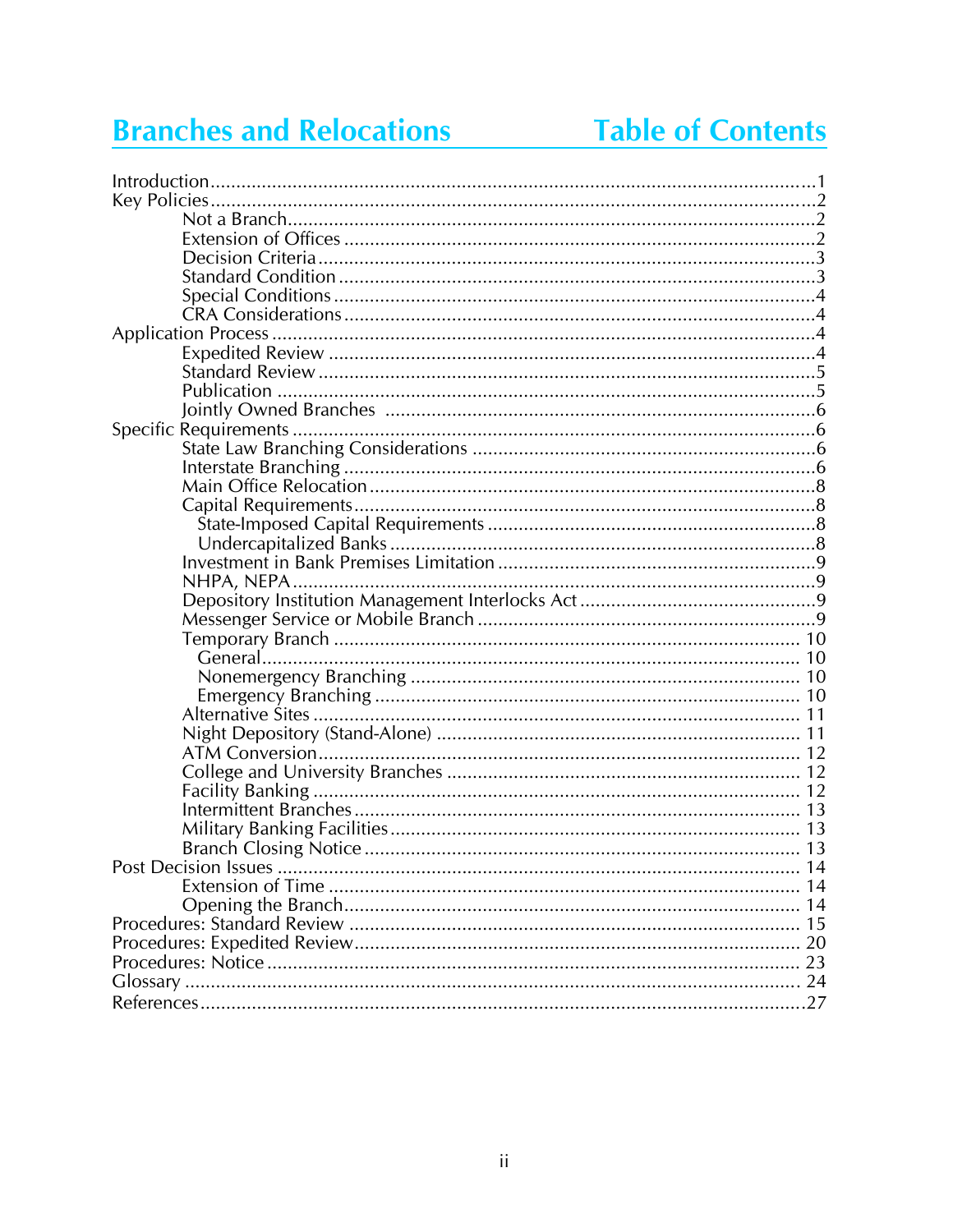# **Branches and Relocations**

#### **Introduction**

This booklet contains policies and procedures to guide a national bank in submitting a request to the Comptroller of the Currency (OCC) to establish or relocate a branch or relocate its main office.

The Key Policies section provides a brief overview of licensing guidelines used along with the regulations governing branching, 12 CFR 5.30, and main office relocations, 12 CFR 5.40. Other booklet sections contain detailed discussions of the specific standards, policies, and procedures relevant to branching and main office activities. There are step-by-step procedures for the applicant and the OCC to follow and a glossary of terms used in the booklet. The reference section includes cites to relevant OCC decisions, interpretive letters, and other source documents. Throughout the booklet there are hyperlinks to other related booklets and to filing samples, such as the Branch and Relocation Application.

The OCC has an electronic process, titled e-Corp, which allows a bank to complete and submit an application or notice on-line. E-Corp represents the OCC's continuing effort to add value to the national charter, eliminate unnecessary regulatory burden, simplify administrative processes, enhance communications, reduce paperwork, and take full advantage of e-government mandates. National banks may file new branch and relocation applications on-line. In addition, a bank may file an on-line notice to close a branch or to relocate a main office to an existing branch in the same city, town, or village.

All national banks registered on National BankNet—the OCC's free, extranet Web site—can access e-Corp. Every registered bank has a BankNet agent (a bank employee designated as the OCC's contact person) who can provide access to e-Corp. If you are unsure whether your bank is registered for BankNet or you need to identify your agent, contact the OCC by e-mail at [NationalBankNet@occ.treas.gov](mailto:NationalBankNet@occ.treas.gov) or call BankNet Assistance at 800-641-5925. Refer to the "General Policies and [Procedures"](http://www.occ.gov/publications/publications-by-type/licensing-manuals/gpp.pdf) booklet for detailed information.

Licensing staff may communicate with applicants orally or in writing (e-mail or letter) about the application's status, including an acknowledgment and decision. Generally, OCC communicates in writing decisions on applications presenting novel, complex, or significant policy or legal issues.

### **Key Policies**

The OCC acts upon applications to establish branches, both permanent and temporary, or to relocate branches or main offices in compliance with the provisions of applicable federal and state law. In seeking the OCC's approval, applicants must comply with applicable federal and state law.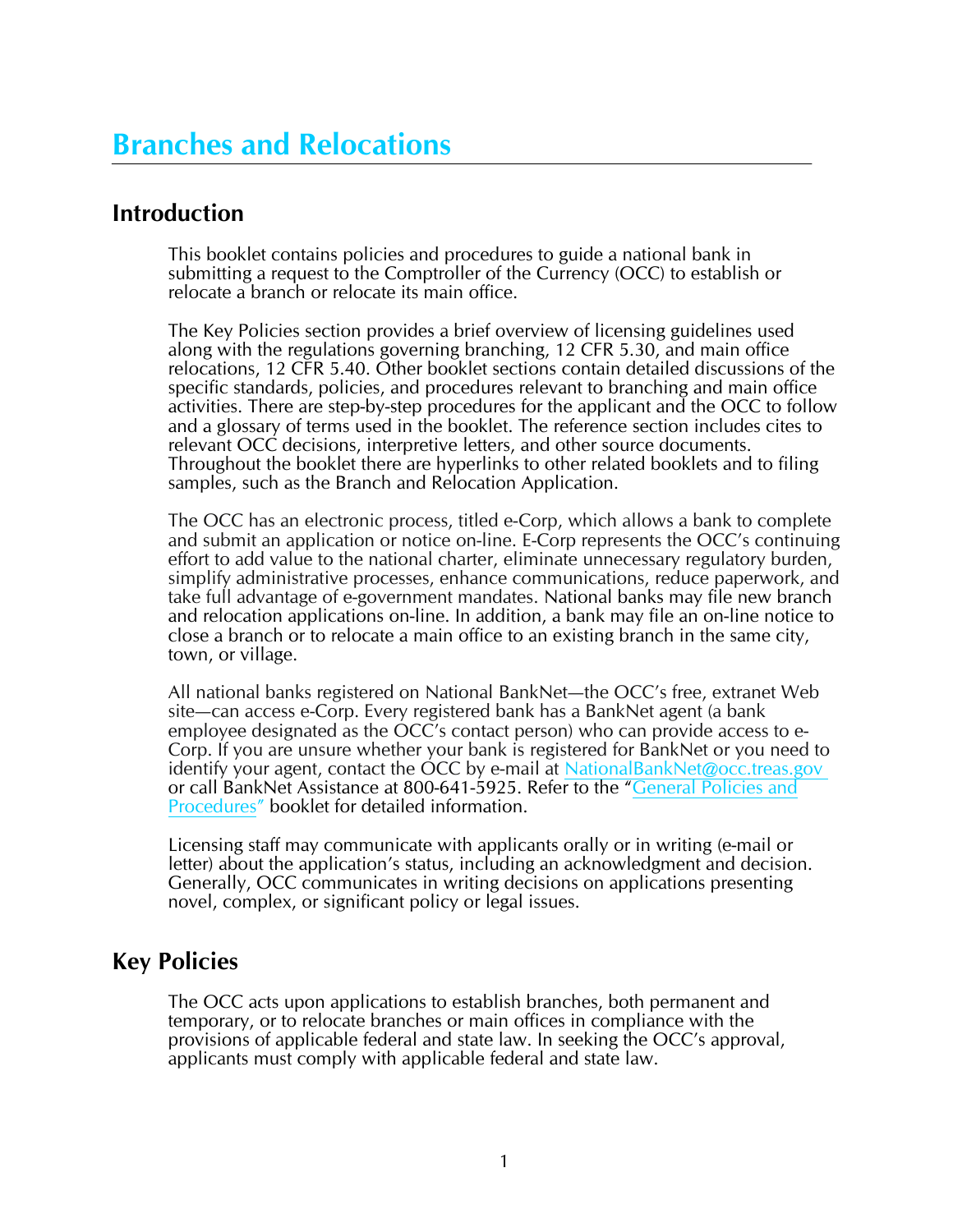A branch, as provided in 12 USC 36(j), includes any branch bank, office, agency, additional office, or any branch place of business established by a national bank in the United States or its territories at which deposits are received, checks paid, or money lent. Branch facilities may include a messenger service, mobile branch, temporary facility, night depository (drop box), drive-in facility, or a seasonal agency.

#### Not a Branch

The following types of facilities are not considered branches:

- A check-scanning terminal at a nonbank location that a bank customer operates to transmit electronic images of checks to a bank for deposit.
- A facility that is not physically accessible to the public to make deposits, receive withdrawals, or borrow money.
- A facility located at the site of, or an extension of, an approved main office or branch office (see following discussion).
- A facility established under 12 USC 90 (a military banking facility) or other authority not requiring approval under 12 USC 36 (see following discussion).
- An automated teller machine (ATM) or a remote service unit (RSU) (see Glossary for definition).
- A loan production office (LPO).
- A deposit production office (DPO).
- Any combination of an ATM, RSU, LPO, or DPO.
- A main office.
- An office that provides facility banking services to the bank (see discussion that follows).
- A school premises or facility that the bank does not establish and operate where it conducts a financial literacy program. The bank's employees work at the school only to participate in this program, and it does not provide services to the general public. The principal purpose of the financial literacy program is educational. For example, a program is educational if it is designed to teach students the principles of personal economics or the benefits of saving for the future and is not designed for profit-making (refer to 12 CFR 7.1021).

#### Extension of Offices

Whenever a national bank establishes a publicly accessible banking office that will engage in branching functions apart from a main office or an existing branch, the OCC considers the facility a branch (see the Glossary), unless it determines that the facility is an extension of the bank's main office or one of its existing branches or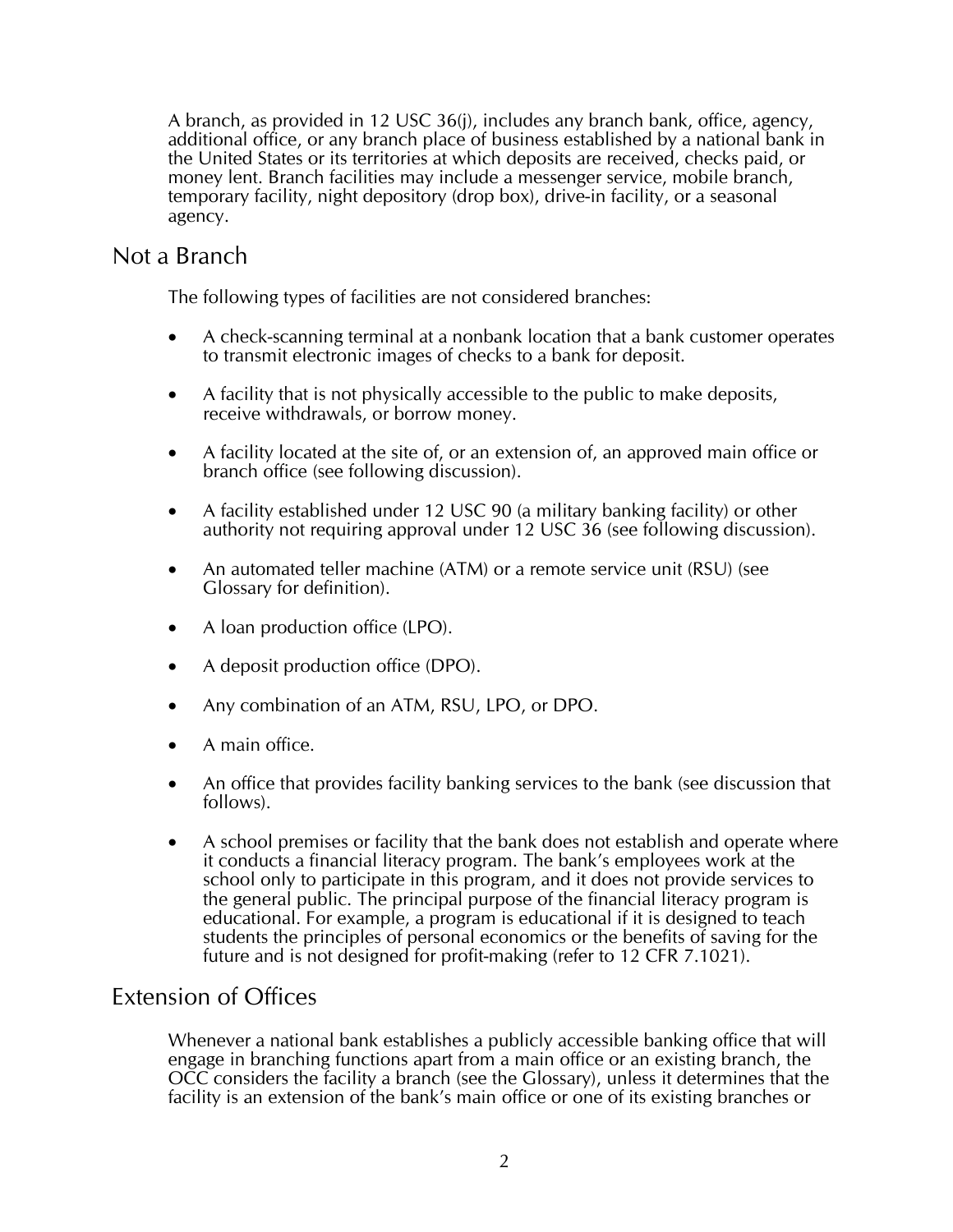satisfies another exception from the definition of a branch. The OCC relies on a number of factors in distinguishing between a branch and an extension of the bank's main or branch office. The factors include:

- The distance between the existing office and the proposed facility.
- Whether a direct line of sight exists between the two facilities and how the intervening space is used.
- Whether the two facilities are connected in any way, such as by a pneumatic tube.
- The purpose of the proposed facility.
- Whether the facility is situated physically in such a way as to give the bank a material advantage over competitors in attracting customers.
- The dependency of the proposed facility on the existing office.
- The availability for expansion of adequate sites closer to the existing office.
- The existing facility's demonstrated need for such a facility.
- Whether a state bank could operate the proposed facility as an extension of its main or branch office.

The OCC balances these factors and applies them to each case to determine whether the facility constitutes a branch. The OCC does not consider extensions of a national bank's main office or authorized branch to be separate branches under 12 USC 36.

#### Decision Criteria

In determining whether to approve a branch or relocation application, the OCC is guided by the following principles:

- Maintaining a sound banking system.
- Encouraging a national bank to help meet the credit needs of its entire community.
- Relying generally on the marketplace as the best regulator of economic activity.
- Encouraging healthy competition to promote efficiency and better service to customers.

### Standard Condition

A national bank that wishes to establish or relocate a branch office, or to relocate a main office other than to an existing branch in the same city, town, or village, including short-distance relocation, must submit an application to the OCC and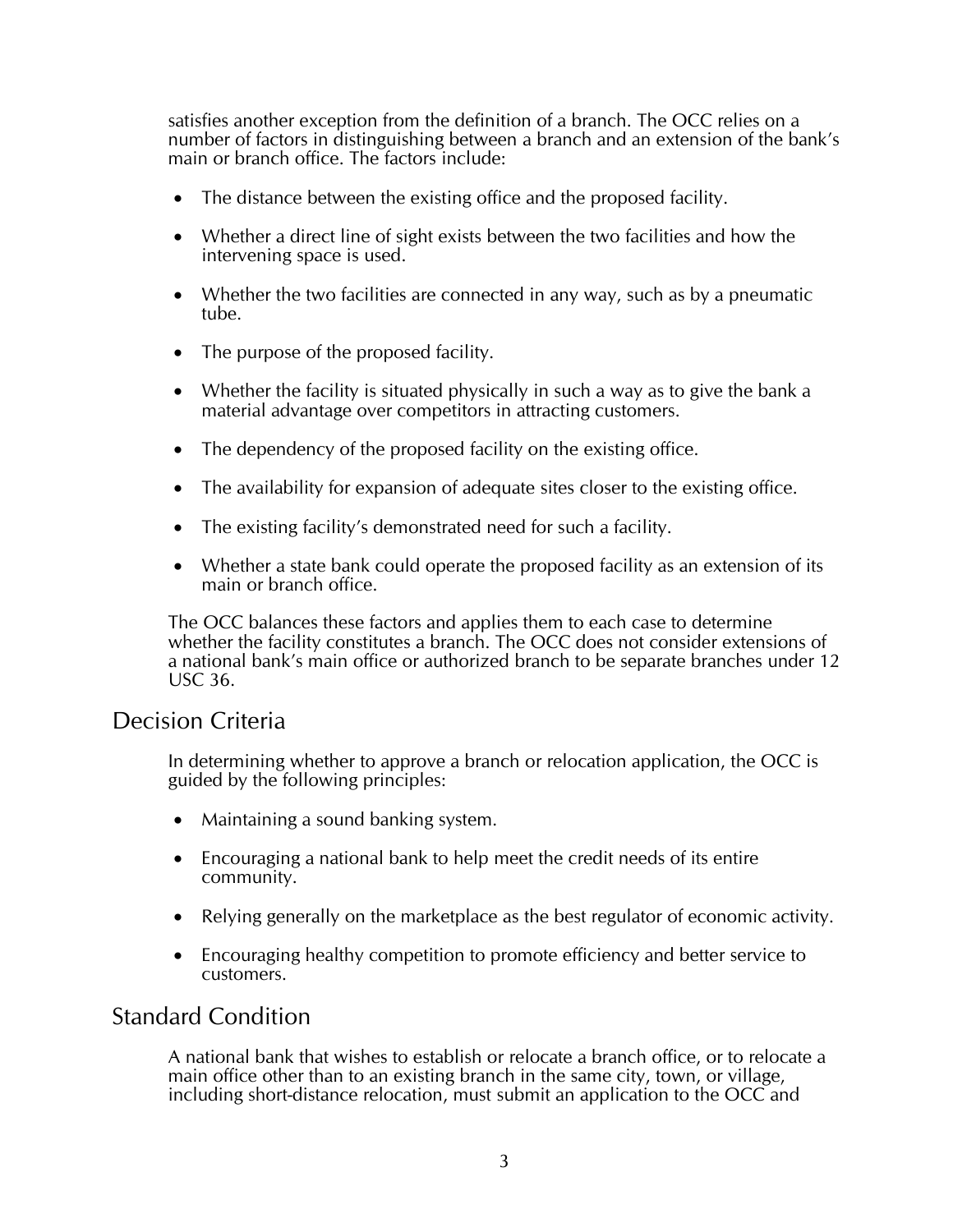obtain its prior approval. The OCC's approval letter will contain a condition that the approval will terminate automatically if the bank does not open the branch or relocate the branch or main office within 18 months from the approval date.

#### Special Conditions

The OCC may impose appropriate special conditions on approvals to protect the safety and soundness of the bank; prevent possible conflicts of interest; ensure compliance with applicable law; or for other supervisory, compliance, or policy considerations.

### CRA Considerations

The OCC considers the Community Reinvestment Act (CRA) performance record of a national bank in making a decision on its proposed branch or relocation application. The OCC will review comment letters from the public and the applicant's responses to those letters, and information available from CRA examinations (refer to the "[Public Notice and Comments](http://www.occ.gov/publications/publications-by-type/licensing-manuals/PublicNCbooklet.pdf)" booklet for specific details).

### **Application Process**

A bank that wishes to establish a branch or relocate a main or branch office must apply to the OCC for approval. Application processing time frames differ depending on whether the bank meets certain criteria. The OCC provides an expedited review process for an eligible bank (see Glossary for definition). If the bank is not eligible for expedited review, the bank's application will be subject to the standard review process.

#### Expedited Review

The OCC generally provides expedited review of branch and relocation applications, if the applicant is an eligible bank. An application for a branch or relocation, processed under expedited review, will be considered approved as of the 15th day after the close of the 30-day (15-day for short-distance relocation) public comment period, or the 45th day after the filing is received by the OCC, whichever is later, unless the OCC takes one of the following actions:

- Decides the application sooner.
- Formally extends the review period.
- Removes the application from the expedited review process.

The OCC removes an application from expedited review if the filing, or an adverse comment about the filing, presents significant supervisory, CRA, or compliance concerns, or raises significant legal or policy issues that require additional OCC review. Applicants should refer to 12 CFR  $\frac{1}{2}$ , 13(a)(2) and the "Public Notice and [Comments"](http://www.occ.gov/publications/publications-by-type/licensing-manuals/PublicNCbooklet.pdf) booklet for a more detailed discussion about the reasons the OCC will remove an application from expedited review.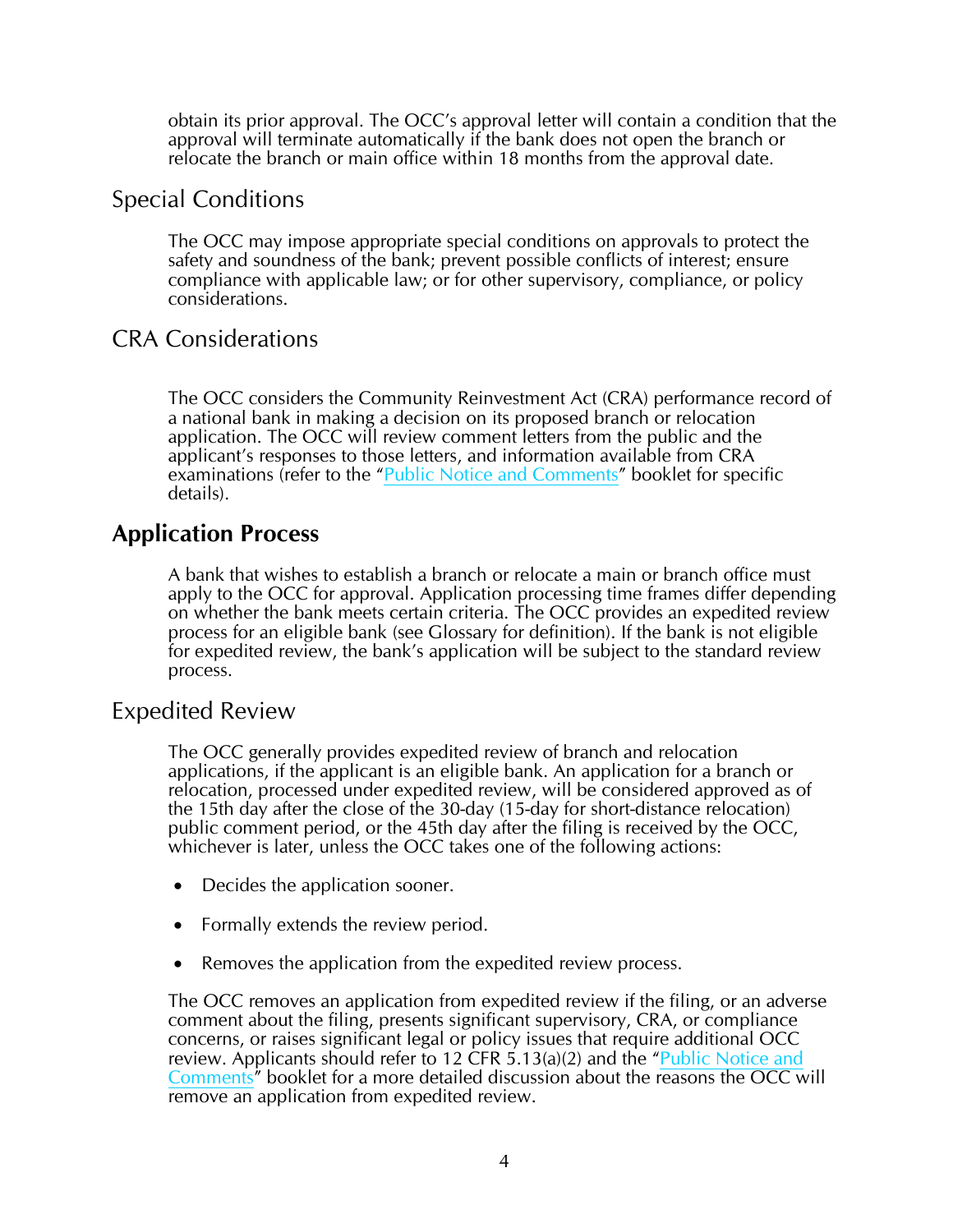The OCC notifies an applicant promptly whenever it decides to remove an application from expedited review and provides a written explanation of the reasons for that decision. When an application is removed from expedited review as a result of information obtained in a public comment, the OCC also informs the commenter.

#### Standard Review

National banks submitting applications subject to standard review receive a written decision from the OCC that the applications are approved, approved with special conditions, or denied after the close of the 30-day public comment period (or 15 day comment period for short-distance relocations). A standard review means that the bank must receive a written decision document from the OCC. The application is not approved automatically.

#### Publication

The national bank applicant publishes a public notice containing specific information on each branch or relocation application on the date the application is filed with the OCC, or as soon as possible before or after the date of filing. The OCC may waive this public comment period.

Each national bank that proposes to establish a branch must publish notice of the application in a newspaper of general circulation in the community to be served.

Generally no publication is required for the relocation of a main office to an existing branch site in the same city, town, or village. Each national bank that proposes to relocate a branch or its main office to any other site must publish notice of the application in a newspaper of general circulation in the community to be served. The comment period is 30 days, except for short-distance relocations that require only a 15-day comment period.

All published notices should state that a filing is being made and its subject matter, and indicate that the OCC will review public comments. The publication should be in the English language and include:

- The application type.
- The date of the filing.
- The name and location of the bank. (If a bank is operating under more than one name or under a name not substantially similar to its legal name, the public notice should contain both the legal name and the name the bank uses in the community in which the publication circulates.)
- The location of the proposed branch (if a relocation, includes the current and proposed locations).
- The address of the district office to which written comments may be forwarded.
- The duration of the comment period.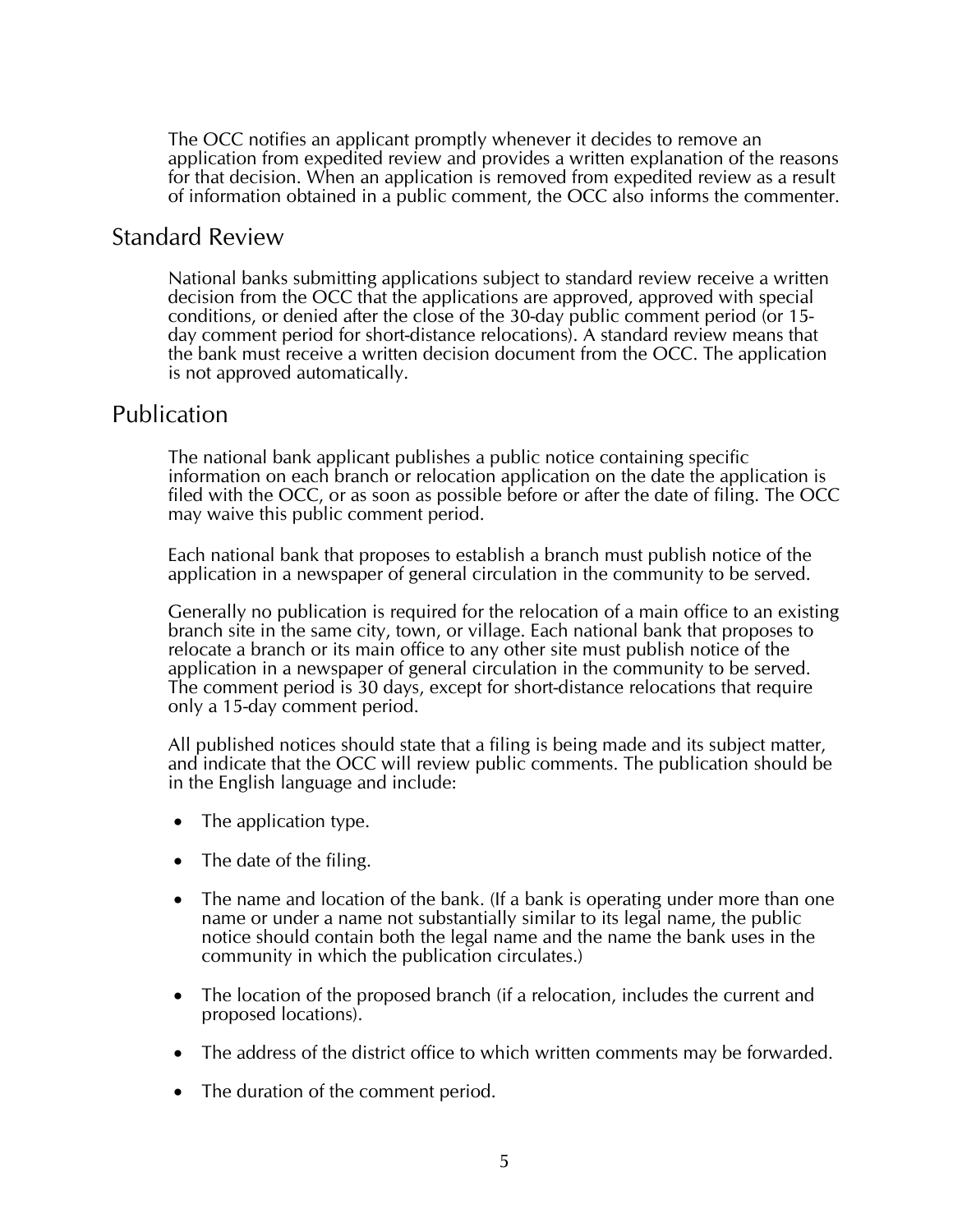- A description of the intermittent nature of the branch, if applicable, including the event, the location, the frequency, and the time period(s) the branch would be open.
- Any other information the OCC requires.

If an application is part of a multi-step transaction, all steps should be included in the publication. (Refer to the Public Notice discussion in the "[Public Notice and](http://www.occ.gov/publications/publications-by-type/licensing-manuals/PublicNCbooklet.pdf)  [Comments](http://www.occ.gov/publications/publications-by-type/licensing-manuals/PublicNCbooklet.pdf)" booklet for general information about multiple-step transactions and for the other general requirements.)

#### Jointly Owned Branches

When one or more national banks or other depository institutions propose to establish a branch jointly, one of the national banks may act as agent and submit one branch application on behalf of the national banks in the proposed group. The application must include the name and main office address of each entity in the group. Although only one application is filed, each national bank applicant, if approved, receives a branch certification. Other depository institutions involved in the proposal must receive approval from appropriate state or federal regulators.

#### **Specific Requirements**

#### State Law Branching Considerations

The OCC requires each national bank to answer questions about the proposal's consistency with applicable state branching law in each branch application. In some cases applicants should submit additional legal analysis and documentation of state factors — for example if the applicant expects a legal challenge, the legal authority for the branch is not readily apparent, or the application presents unusual legal issues. If the relevant state law requires a market-area analysis, the bank may use the assessment area it defines for its CRA evaluations, unless state law requires a different delineation.

Applicants also should review state statutes addressing corporate names. The OCC considers the matter of branch names to be a business decision made after careful consideration of state statutes and other factors in the ["Interagency Statement"](http://www.occ.gov/news-issuances/bulletins/1998/bulletin-1998-22a.pdf) on branch names issued May 1, 1998. (Refer to the discussion of Branch and Trade Names in the ["General Policies and Procedures"](http://www.occ.gov/publications/publications-by-type/licensing-manuals/gpp.pdf) booklet for additional information.)

After state laws are enacted or amended to permit a branch at a location that the state previously prohibited, the OCC usually will accept, but will not act upon, applications prior to the effective date of the state law.

#### Interstate Branching

The Riegle-Neal Act (12 USC 1831u) permits a bank to establish a branch in a state other than a state in which it has its main office or any authorized branches. This holds true provided that the proposed branch state has in effect a law that applies equally to all banks and expressly permits all out-of-state banks to establish de novo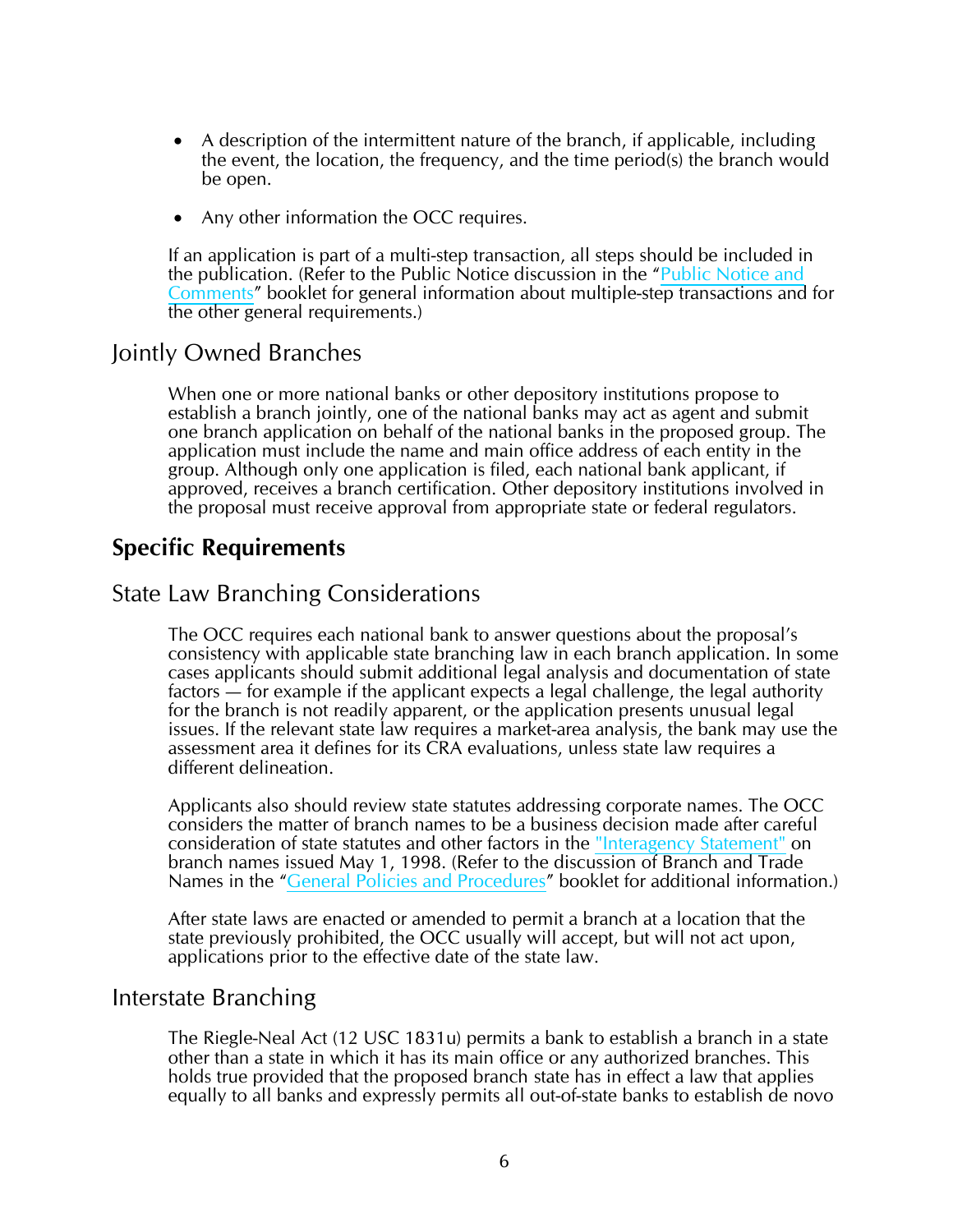branches in that state. The Riegle-Neal Act defines a de novo branch as a branch of a national bank that is established originally by the national bank and does not become a branch of the bank by acquisition of an insured depository institution or a branch of an insured depository institution, or a conversion. Assuming the existence of a state law that meets these criteria, the Riegle-Neal Act provides that a bank applying to establish an interstate de novo branch must:

- Comply with the filing requirements of any host state (and submit a copy of the application to its state bank supervisor) to the extent that the requirements:
	- Do not discriminate against out-of-state banks or bank holding companies or their subsidiaries.
	- Are similar in effect to those imposed on out-of-state nonbanking corporations ("doing business" filing requirements).
- Be adequately capitalized as of the date the application is filed and the date the branch is opened.
- Be adequately managed as of the opening date.

The OCC also must consider the bank's record of compliance with the CRA. If the applicant has no bank affiliate in the host state, the OCC also considers:

- The most recent written CRA evaluation of the bank's affiliates.
- The applicant's record of compliance with applicable state community reinvestment laws.

#### **Deposit Production Rule**

Riegle-Neal prohibits banks from using established or acquired covered interstate branches (see Glossary) as DPOs. It also provides guidelines for determining whether banks reasonably meet the credit needs of the communities served. To assist regulators in the credit needs assessment, the rule provides for a loan-todeposit screen, which compares a bank's statewide loan-to-deposit ratio (BSLD) with that state's statewide loan ratio (statewide ratio). The BSLD is comprised of the loanto-deposit ratio of all of a bank's covered interstate branches within the state. The statewide ratio is the loan-to-deposit ratio of all the banks chartered or headquartered in that state, except for certain limited purpose banks. If the BSLD is at least 50 percent of the statewide ratio, a credit needs determination is not necessary. If the BSLD is less than 50 percent of the statewide ratio, or if the OCC determines that no reasonably available data exist to determine the bank's statewide ratio, the OCC must perform a credit needs determination.

The OCC assesses a bank's compliance with the deposit production rule at regularly scheduled examinations, but no earlier than one year after the establishment by the bank of a covered interstate branch in a new state. Failure to maintain an adequate BSLD could result in supervisory sanctions, including denial of branch applications in that state.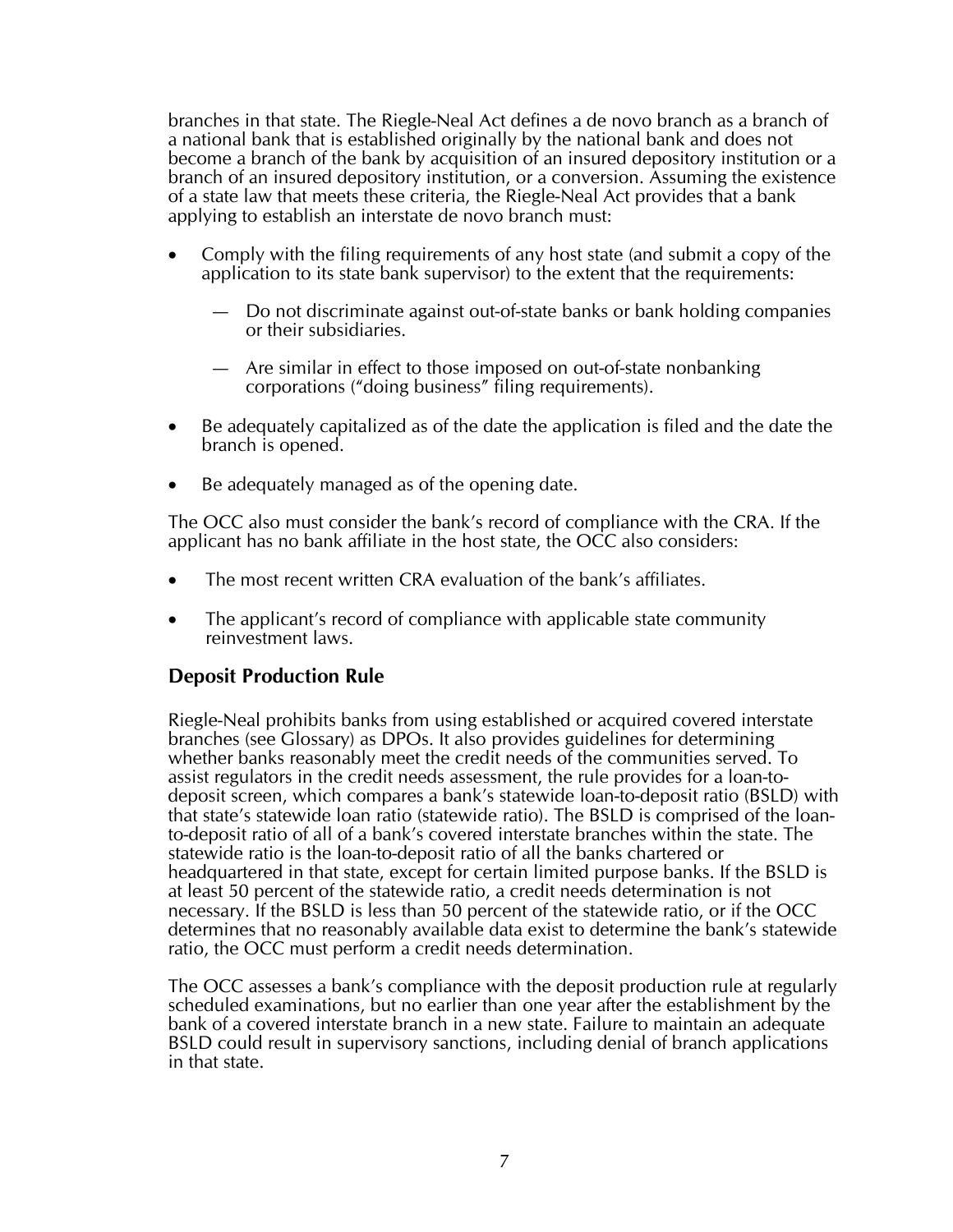#### Main Office Relocation

The main office of a national bank, under 12 USC 30, may not relocate more than 30 miles beyond the limits of the city, town, or village in which the main office is located. Main office relocations to existing branch sites within the same city, town, or village do not require prior approval from the OCC. This type of relocation only requires notice to the OCC. The notice must be submitted to the OCC prior to the relocation and must include the new address of the main office and the effective date of the relocation.

A national bank that desires to relocate its main office to a different location within its city, town, or village must file an application with the OCC. If the proposed site is beyond the limits of the city, town, or village in which the main office is located the bank must file an application with the OCC, and:

- Shareholders owning two-thirds of the voting stock must approve the relocation.
- The Articles of Association must be amended.
- The applicant must submit a Secretary's Certificate certifying that shareholders' approval has been obtained and provide the amended Articles of Association.

An applicant that desires to convert an existing main office to a branch must file a branch application. In addition, interstate branching laws may apply when a main office relocation crosses state lines, and the bank seeks to retain branches in its former main office state.

#### Capital Requirements

To file for expedited review, the bank must be an eligible bank and well capitalized. Also a bank should refer to 12 CFR 3, Minimum Capital Ratios, for the required minimal acceptable capital ratio for national banks.

#### **State-Imposed Capital Requirements**

Every national bank seeking to establish branches outside of the city, town, or village in which it is situated shall, under 12 USC 36(c), have capital and surplus equal to that required of state-chartered institutions applying to establish branches.

#### **Undercapitalized Banks**

The applicant should refer to Prompt Corrective Action (12 CFR 6) for information that specifies supervisory actions restricting the activities of banks categorized as undercapitalized, significantly undercapitalized, or critically undercapitalized.

If the applicant satisfies the state-imposed capital requirements, the OCC may approve an application for a new branch, relocation, or main office relocation from an undercapitalized bank if:

• The OCC has accepted the bank's capital restoration plan.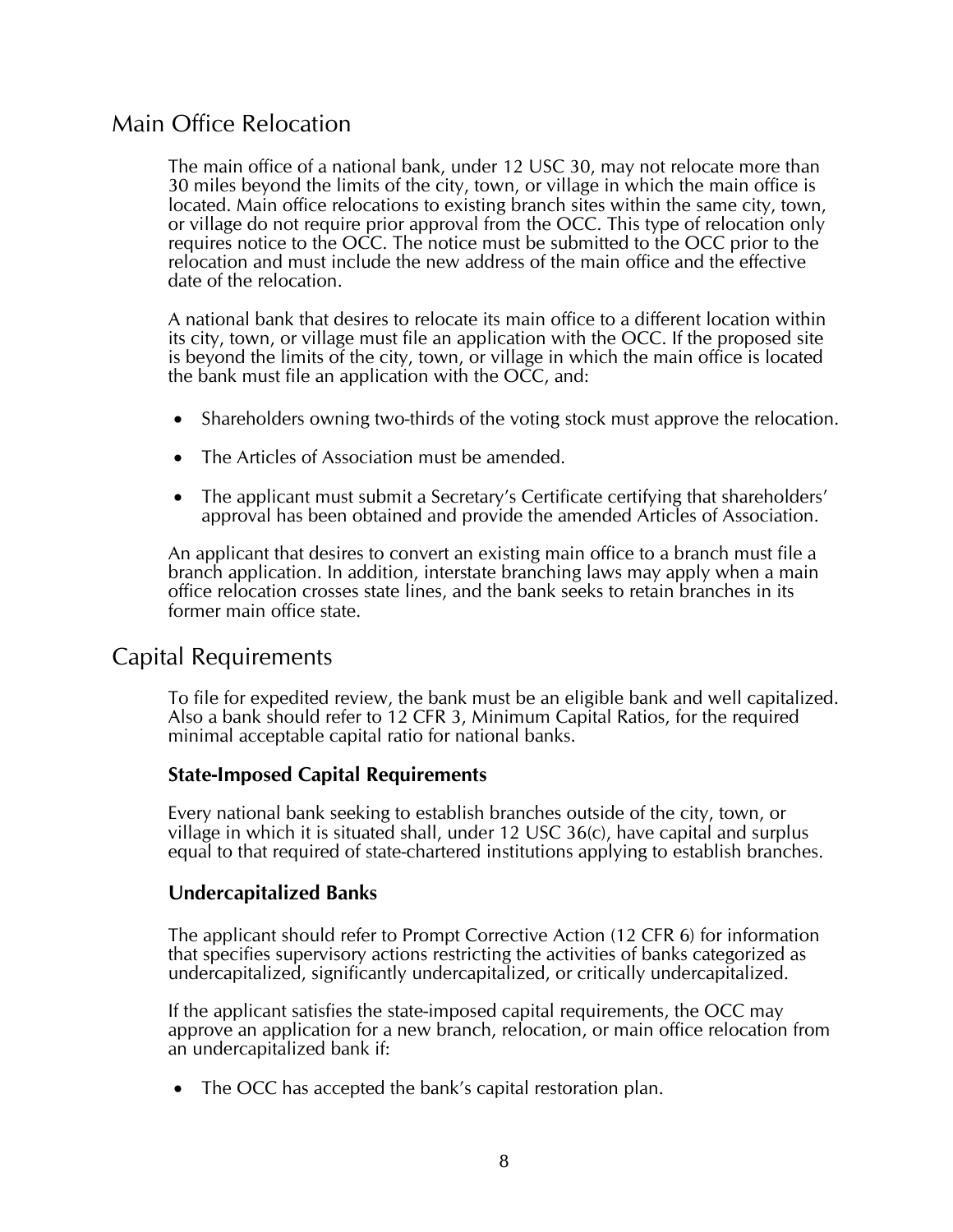- The bank is implementing the capital plan.
- The proposed branch or relocation is consistent with, and will further the achievement of, the capital plan.

#### Investment in Bank Premises Limitation

A national bank should review its compliance with rules for aggregate investment in bank premises when planning to establish a branch or relocate a branch or main office. If the bank's investment would cause it to exceed its capital stock or a level that the OCC previously approved, it must submit either a notice or an application. (For details, applicants should refer to the "[Investment in Bank Premises](http://www.occ.gov/publications/publications-by-type/licensing-manuals/bkprem.pdf)" booklet.)

#### NHPA, NEPA

The applicant must consider the National Historic Preservation Act and the National Environmental Policy Act for its proposed transaction and certify whether the proposal will affect an historic district, site, building, structure, object, or the quality of the human environment. (For a complete discussion of the step-by-step procedures that the bank must take, see the "[General Policies and Procedures](http://www.occ.gov/publications/publications-by-type/licensing-manuals/gpp.pdf)" booklet.)

#### Depository Institution Management Interlocks Act (DIMIA)

The DIMIA prohibits certain management interlocks. The OCC may not authorize establishment of a branch if it would cause a bank to operate in a market area that would result in creating a prohibited interlock. (For a detailed discussion, refer to the ["Management Interlocks"](http://occ.gov/publications/publications-by-type/licensing-manuals/mgmtint.pdf) booklet.)

#### Messenger Service or Mobile Branch

The application process for messenger services and mobile branches (refer to Glossary for definitions) is the same as for any other branch. The operation of the messenger service or mobile branch is generally limited to those geographic locations in which the bank may permissibly operate a permanent branch, unless a state branching statute permits operation of these facilities in a broader area or limits these facilities to a smaller area. For a bank to establish a messenger service or mobile branch or to expand the service area previously approved for an existing messenger service or mobile branch:

- The bank must file a branch application delineating the proposed or expanded geographic area to be served by the facility.
- The bank must publish notice, in a newspaper of general circulation in the community to be served, of the proposed or expanded geographic area to be served by the facility. If the facility will serve more than one community, it may be necessary to publish this notice in more than one newspaper to assure that notice has been given in each community. The OCC will not approve the operation of a messenger service or mobile branch in an area or areas beyond that in which the notice was published.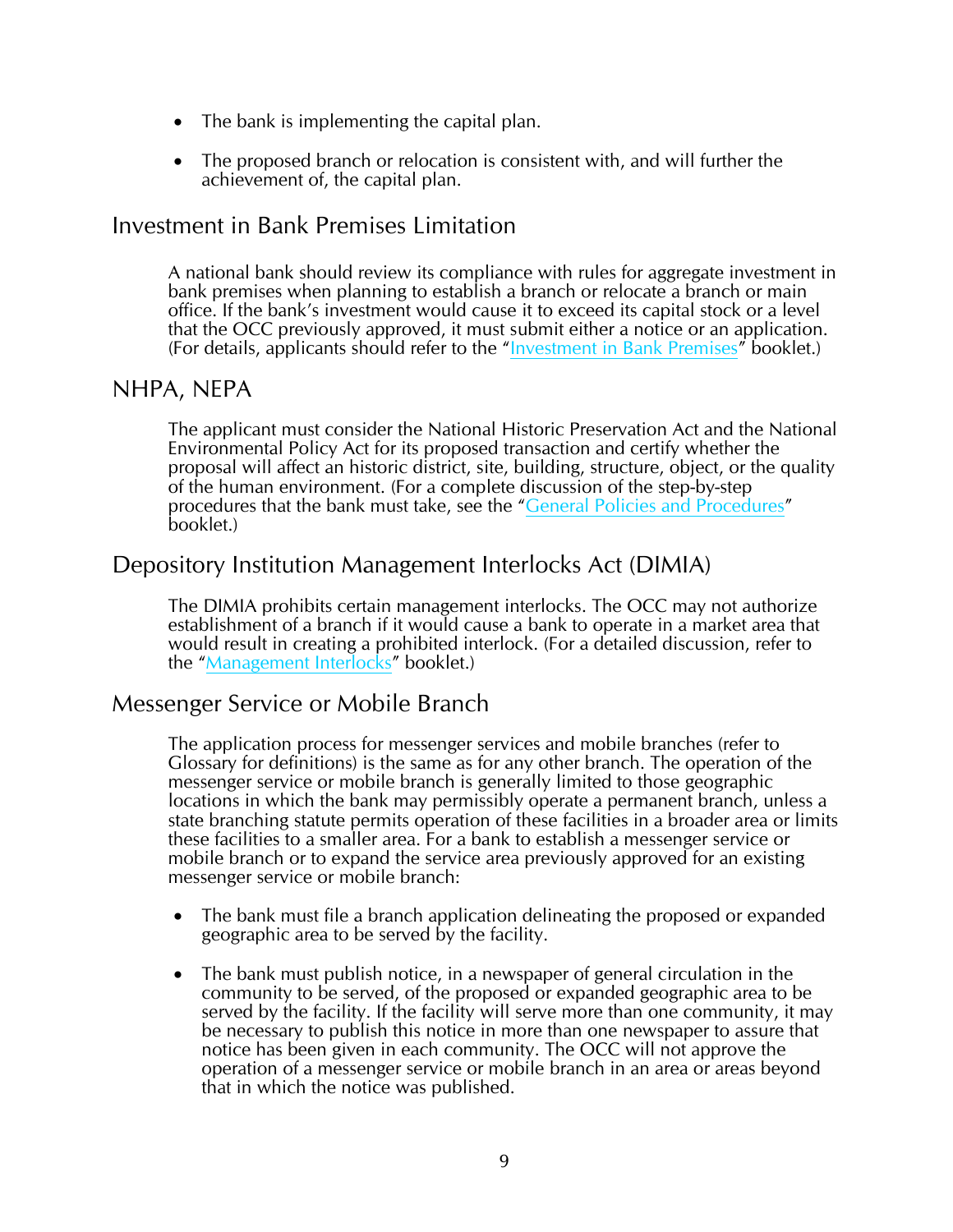• The OCC must approve the proposed or expanded geographic area.

In general, a bank need only identify in its application and public notice the geographic area to be served by the messenger service or mobile branch; however, depending on state law, a more specific statement of the locations to be served may be appropriate. In addition, in the case of messenger services, a bank may seek approval in one application for multiple messenger services to serve the same general geographic area.

#### Temporary Branch

#### **General**

A temporary branch is a branch located at a fixed site and from the time of its opening is scheduled to close within one year and this information is contained in the application and the published notice. Temporary branches are established under a variety of circumstances. The following discussion covers procedural requirements for most standard and emergency situations. Banks with questions regarding a particular situation should contact the Director for District Licensing.

Advance closing notices are not required when it is time for the temporary branch to close. (For details regarding branch closings, applicants should refer to the ["Branch Closings"](http://www.occ.gov/publications/publications-by-type/licensing-manuals/brclose.pdf) booklet.) Alternatively, after a temporary branch is operating, the bank may decide to make it permanent. In such cases, the bank should follow applicable branch application procedures.

#### **Nonemergency Branching**

In most cases, the bank must file an application with the OCC and provide public notice. The OCC may waive or reduce the public notice and comment period for an application to establish a temporary branch if:

- The applicant bank has a CRA rating of "satisfactory" or "outstanding."
- The temporary branch, if established by a state bank to operate in the manner proposed, would be permissible under applicable state law without state approval.

#### **Emergency Branching**

In the event of a major disaster or other emergency, the OCC may grant approval for a temporary branch. Such approvals reflect the particular circumstances and generally permit operation for six months, unless the OCC grants an extension.

*Major Disasters*: The OCC has adopted abbreviated procedures for processing branch applications when the President of the United States declares a "major disaster area." After the major disaster area is designated, the OCC generally will waive normal regulatory and procedural requirements. If the approved main office or branch is inaccessible or inoperable because of the emergency, the bank may establish a temporary branch consistent with applicable federal and state branching statutes without first submitting a branch application. After establishing the branch, the bank should contact the OCC with the name and location of the temporary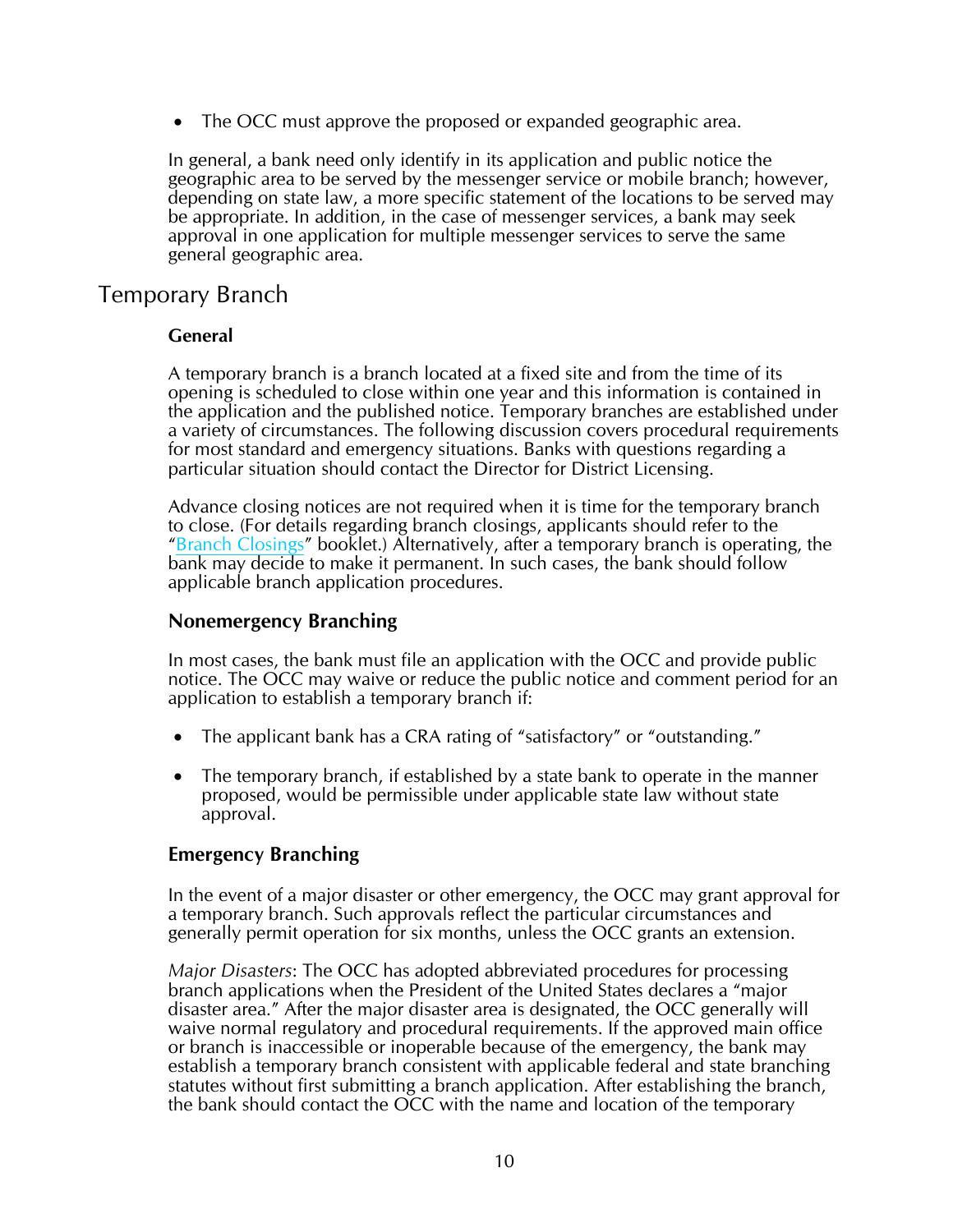branch. The OCC also decides on either written or oral national bank requests to provide temporary banking services at any new location in the major disaster area within the geographic area in which a national bank may establish a branch. Under extreme circumstances, such as those following a severe hurricane or terrorist attack that displaces large numbers of people, the OCC may provide additional flexibility for a temporary emergency branch. A bank should contact the Director for District Licensing or check the OCC's [Web site](http://www.occ.gov/) following such an emergency.

*Other Emergencies*: The OCC also may waive normal regulatory and procedural requirements when banking services are interrupted temporarily because of localized disasters, such as a fire. The OCC grants a written request for a waiver of normal regulatory procedures after considering on an individual basis whether the affected national bank has other branches in close proximity to the site and the proximity of the proposed site to the affected office.

#### Alternative Sites

When an approved permanent main office or branch location undergoes renovation or construction, a bank may be unable to use it for a limited period of time. In some cases, the bank may be able to operate from a temporary structure at the approved site until renovations are completed. In such cases, no application or prior notification to the OCC is required.

If the bank cannot access the approved site, the OCC permits ATM operation of the approved branch or main office at an alternative location upon prior notice to the OCC if the site meets the following requirements:

- The alternate site is within 2,000 feet of the approved site.
- The alternate site will operate for no more than one year.
- Following closure of the alternate site, the approved permanent site must open or reopen.
- If the alternate site is a branch site, it must comply with the requirements of 12 USC 36, including any state statutory branching limits that are applicable to national banks.
- If the main office operates from an alternate site, the site must be located within the same city, town, or village as authorized for the permanent main office site.

For alternative sites not meeting these criteria, the bank must file a branch or temporary branch application or an application or notice to relocate a main office.

#### Night Depository (Stand-Alone)

Stand-alone night depositories (drop boxes) that are ATMs or RSUs or which are not electronically linked to an adjacent ATM or RSU are branches requiring OCC authorization.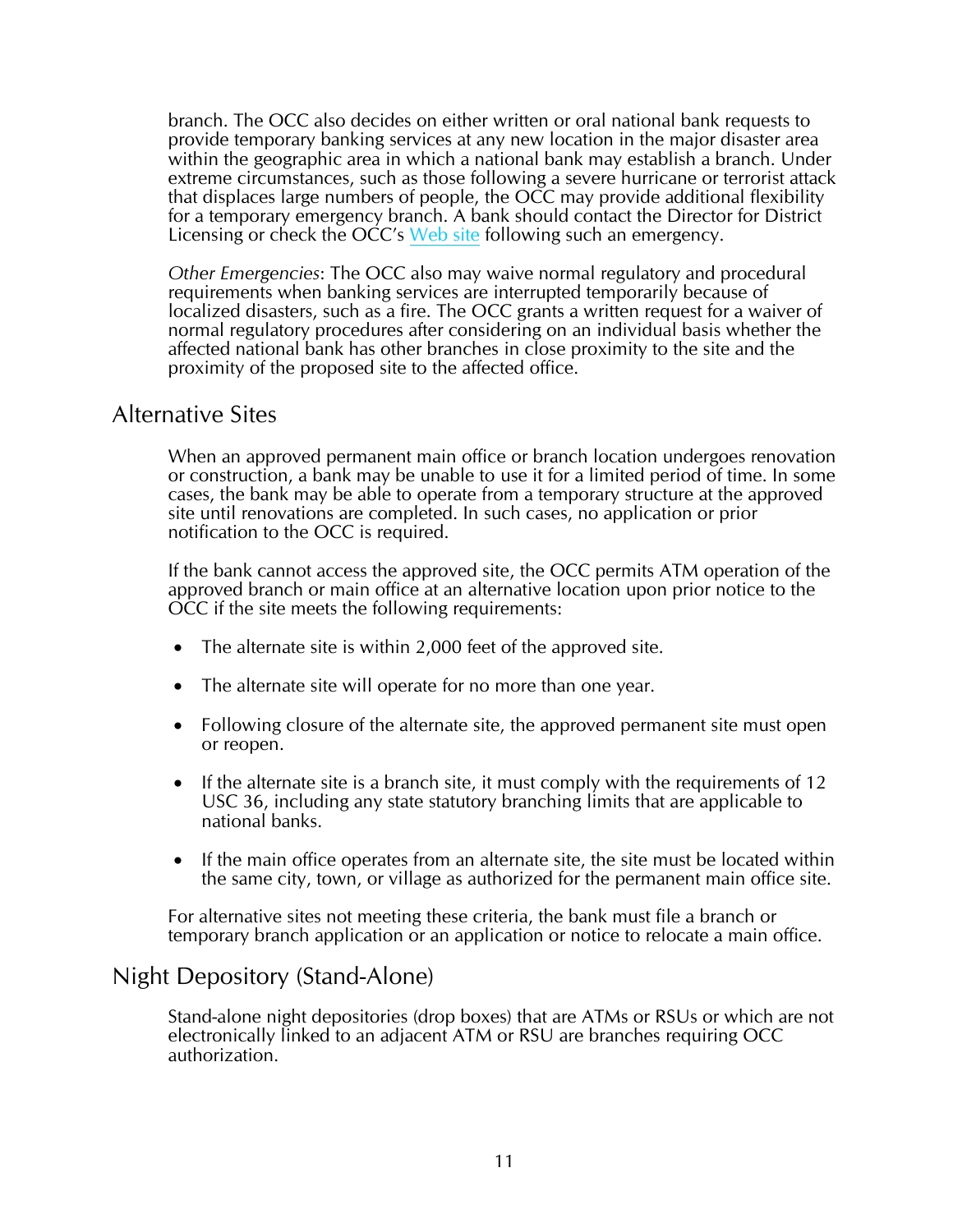### ATM Conversion

To convert an existing ATM to a branch, a national bank must submit a branch application to the OCC. Conversely, a national bank may convert an existing branch to an ATM after notifying the OCC in writing prior to the conversion and following branch closing requirements. (For branch closing details, refer to the "Branch" [Closings](http://www.occ.gov/publications/publications-by-type/licensing-manuals/brclose.pdf)" booklet.)

#### College and University Branches

The OCC has adopted simplified branching procedures for limited account services offered temporarily by national banks at colleges and universities if certain requirements are met. The OCC generally waives filing fees and prior public notice requirements for college and university branches when a national bank:

- Demonstrates that a state bank can establish and operate the proposed facility at a college or university without submitting an application to the state. The facility also must meet all requirements of state law applicable to state banks. The OCC will accept a copy of the state law or written opinion of the state banking regulator as acceptable evidence.
- Provides only limited account services for a temporary period during registration and for an additional period up to seven days per year (not in contravention of state bank authority).
- Has a "satisfactory" or better rating for its most recent CRA evaluation.

#### Facility Banking

Under 12 USC 1828(r), a bank subsidiary of a bank holding company may act as agent for an affiliated depository institution to receive deposits, renew time deposits, close loans, service loans, and receive payments on loans and other obligations. The law provides that:

- The location where the affiliate is acting as agent is not considered a branch.
- The bank acting as agent cannot conduct any activity as agent that it could not conduct as principal.
- The affiliated depository institution using an agent bank cannot have the agent conduct any activity that it is prohibited from conducting as principal.
- Under certain circumstances, an insured savings association may act as agent for an affiliated bank and not be considered a branch of that affiliate.

In addition, the law specifically provides that it does not affect any authority under any other provisions of law that permit agency relationships involving banks without raising branching concerns. Thus, other agency relationships also may not constitute the establishment of branches. For instance, many OCC legal interpretations on facility banking issued prior to the passage of 12 USC 1828(r) remain valid. For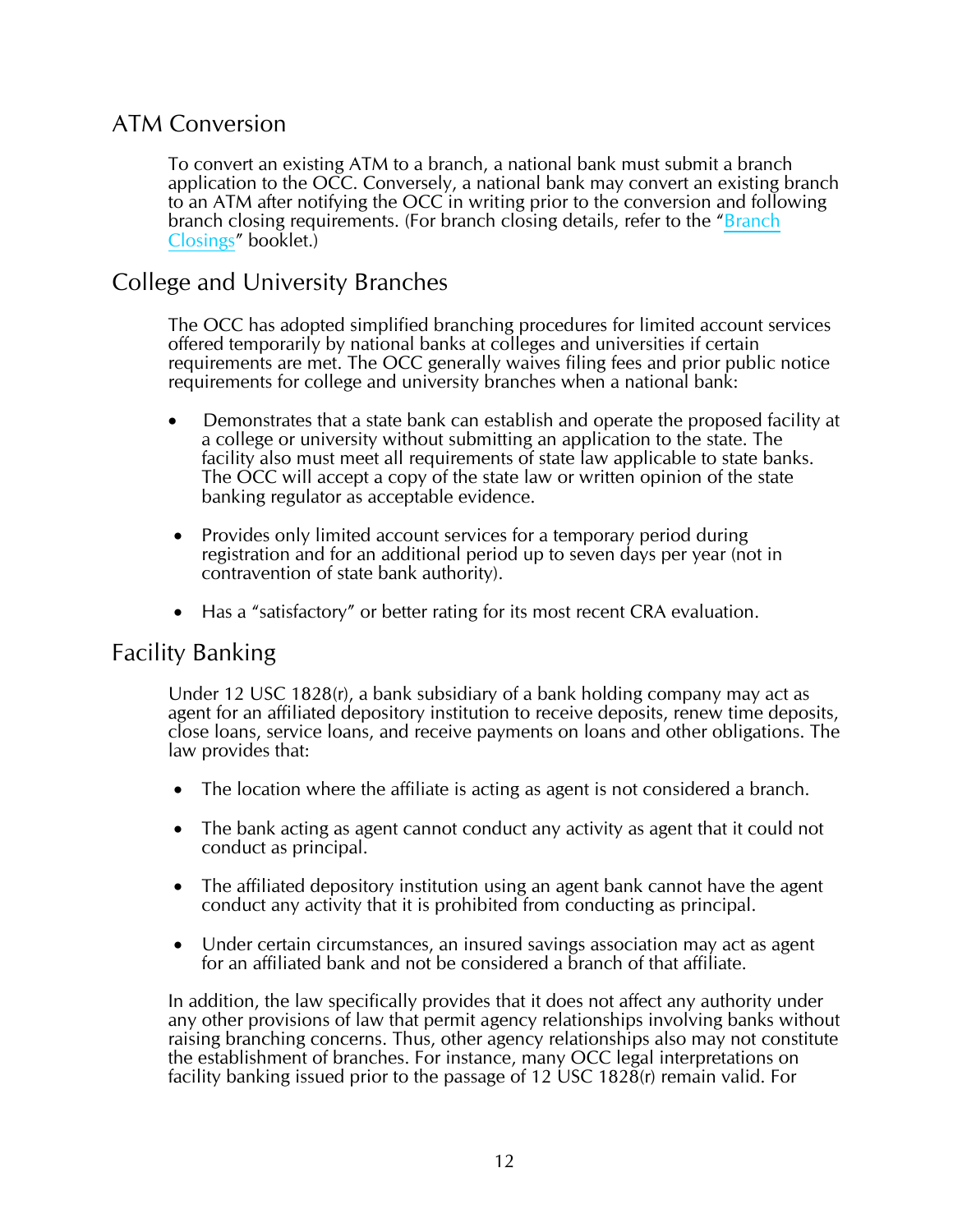further information about whether certain agency relationships constitute branching, contact the appropriate District Counsel's office.

#### Intermittent Branches

A national bank may establish a branch that will open and close intermittently for a fixed period at a fixed location. For example, a national bank could establish an intermittent branch that would operate at the annual month-long state fair held at the state fairgrounds. The branch would open during the fair and close at its end. Intermittent branches do not require permanent physical facilities, only a fixed location. An intermittent branch is considered a permanent branch and is subject to the normal publication process, with modified wording in the publication to note its intermittent nature. As a result, a new application would not be needed each year when the branch reopens. Branch closing rules would apply only if the bank decides not to reopen the branch. Banks providing branching services at events that are sporadic or that have varying locations should continue to file temporary branch applications for these events.

#### Military Banking Facilities

A national bank also may establish a banking facility on a military installation by requesting that it be designated as a government financial agent by the Secretary of the Treasury as authorized under 12 USC 90. Such military banking facilities do not require a branch application, because they are not covered by 12 USC 36. Banks, desiring to establish a military banking facility, must contact the United States Treasury Department, Office of the Fiscal Assistant Secretary, Washington, DC 20226.

#### Branch Closing Notice

A bank must file a [branch closing notice](http://www.occ.treas.gov/static/licensing/form-advance-closing-notice-v2.pdf) with the OCC whenever it proposes to relocate a branch or any similar banking facility. However, a bank does not need to file:

- An advanced closing notice if a mobile branch or messenger service will continue to operate within its approved geographic area, but changes stops within that area.
- A branch closing notice to relocate a branch if the relocation occurs within the immediate neighborhood (short-distance relocation) and does not affect substantially the nature of the business or customers served. (Refer to the "[Joint](http://frwebgate.access.gpo.gov/cgi-bin/getdoc.cgi?dbname=1999_register&docid=99-16471-filed.pdf)  [Policy Statement on Branch Closings"](http://frwebgate.access.gpo.gov/cgi-bin/getdoc.cgi?dbname=1999_register&docid=99-16471-filed.pdf) for a detailed discussion.)

(For a detailed discussion and list of other exceptions, refer to the "[Branch Closings](http://www.occ.gov/publications/publications-by-type/licensing-manuals/brclose.pdf)" booklet.)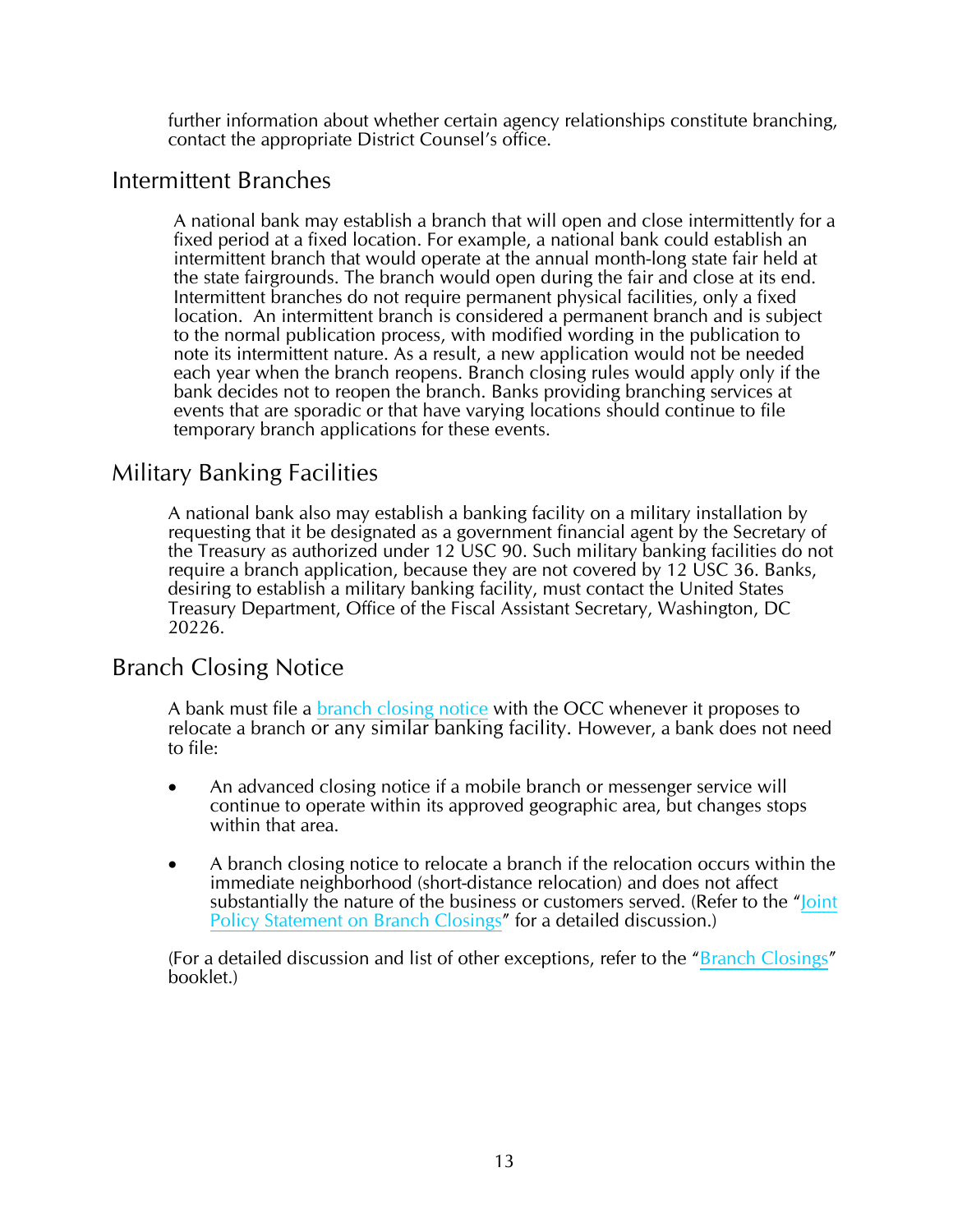#### **Post Decision Issues**

#### Extension of Time

When the OCC approves or conditionally approves a branch filing, it generally gives the applicant 18 months to begin the new operation. If the approval time runs out and the transaction is not consummated, the OCC's approval ends automatically.

The OCC normally does not grant extensions of time. However, in extenuating circumstances, extension of the approval time may be requested from the Licensing staff in the district office. However, the applicant must provide sufficient information to prove that the reason for the delay is beyond its control (for example, environmental cleanup that must be done before a branch office can be built).

#### Opening the Branch

The bank advises the OCC in writing by e-mail or letter within 10 days after opening the branch (refer to sample [notice\)](http://www.occ.treas.gov/static/licensing/form-open-date-branch-office-v2.pdf). It also identifies any material change to the filing and provides notice of such change to the Licensing staff.

The Licensing staff reviews the bank's notice of opening and verifies that all required actions have been completed and enters the effective date into the database.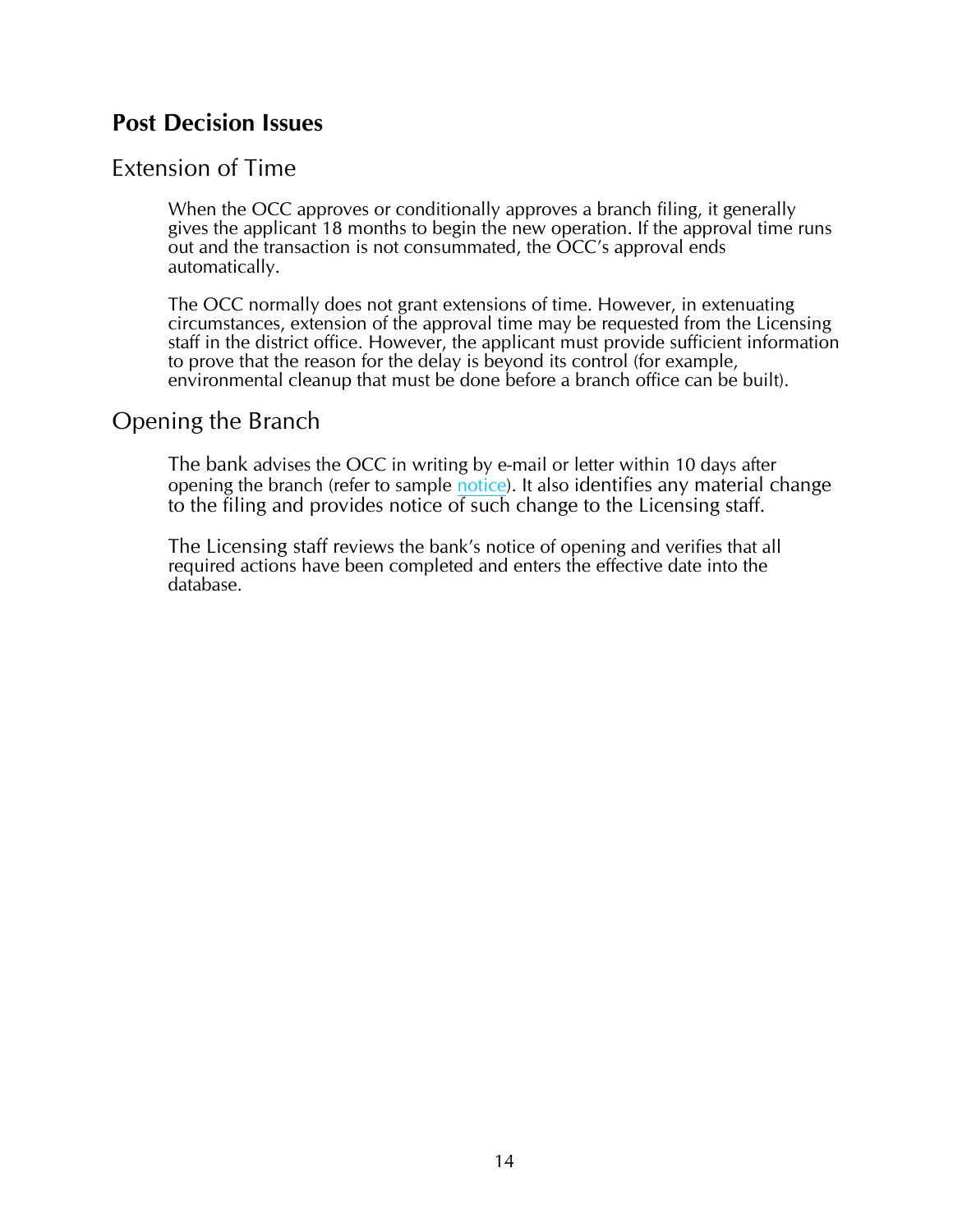# **Procedures: Standard Review**

# **Prefiling Meeting**

#### Licensing Staff

1. Refers a bank that requests instructions to the "General Policies and [Procedures"](http://www.occ.gov/publications/publications-by-type/licensing-manuals/gpp.pdf) booklet and to this booklet of the *Comptroller's Licensing Manual*.

### Bank or Licensing Staff

2. Requests an optional prefiling meeting to review procedures for branches and relocations and factors that may influence the OCC's review of the application.

#### Licensing Staff

- 3. If Licensing staff determines at any time that the filing presents significant policy, legal, or supervisory issues, including Bank Secrecy Act, CRA, or systems integration concerns, contacts Headquarters Licensing staff (HQ LIC) to decide if and when:
	- To forward the application to HQ LIC for processing, or
	- To forward specific issues to HQ LIC for action (while continuing to process the application in the district office).
- 4. Prepares a summary memorandum on all prefiling meetings and records pertinent information from telephone calls. Retains documentation in the pending file. If there are significant or noteworthy issues, forwards a copy of the prefiling meeting memorandum to supervision. All communications with applicants may be made by e-mail, including acknowledgment and approval.

# **Filing the Application and Publication**

#### Bank

- 5. Submits a completed [application](http://www.occ.gov/topics/licensing/sample-filing-forms-and-agency-responses.html) and filing fee (if applicable) to the Director for District Licensing in the district office, to HQ LIC, or through [e-Corp at](http://www.banknet.gov)  [BankNet.](http://www.banknet.gov)
- 6. Arranges for newspaper publication of public notice on the filing date or as soon as practicable before or after the date of filing. (See details on publishing in Public Notice and Comment Period in this booklet and the [public notice](http://www.occ.treas.gov/static/licensing/form-public-notice-v2.pdf)  [instructions](http://www.occ.treas.gov/static/licensing/form-public-notice-v2.pdf).) If not submitted with the filing, submits a statement containing the name and address of the newspaper in which the notice was published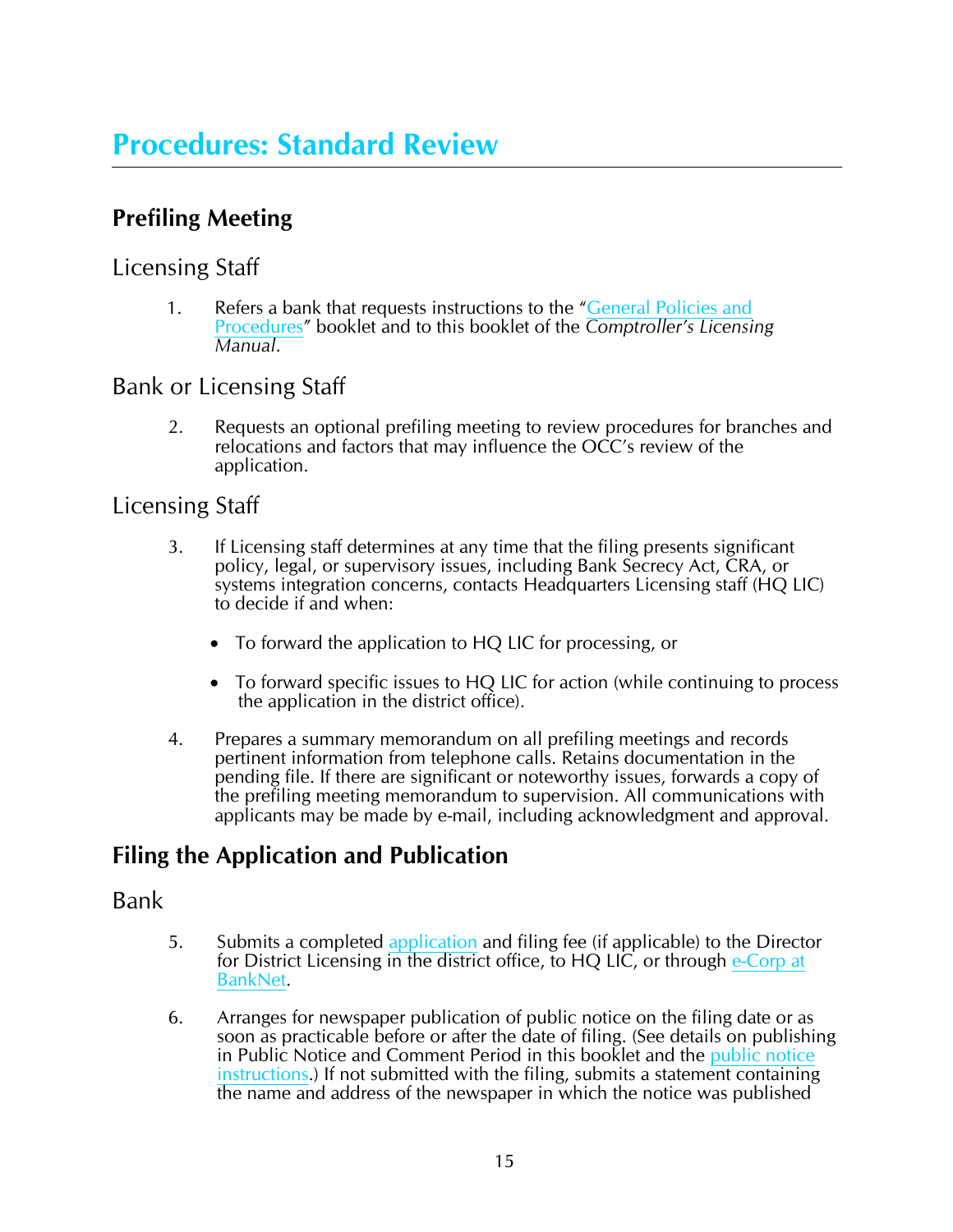and dates of publication to the Director for District Licensing in the district office or HQ LIC. (See the ["Public Notice and Comments"](http://www.occ.gov/publications/publications-by-type/licensing-manuals/PublicNCbooklet.pdf) booklet.)

### **Review**

#### Licensing Staff

- 7. Initiates and enters information into the Corporate Activities Information System (CAIS).
- 8. Establishes the official file to maintain all original documents.
- 9. (If applicable) Forwards the filing fee and the deposit memorandum (Form 6043-01) to the Comptroller of the Currency, Attention: Accounts Receivable, 250 E Street SW, MS-4-8, Washington, DC 20219. Retains a copy of the memorandum in the official file.
- 10. Within five business days following receipt of the filing, acknowledges receipt, reviews, and forwards the application for comments, and:
	- Acknowledges receipt of the filing by e-mail, letter, or telephone.
	- Reviews the application for accuracy and completeness. Determines if the filing contains all information necessary to reach a decision.
	- If not, requests information from the contact person to be provided by a specific due date.
	- If at any time the filing presents significant policy, legal, CRA, compliance, or supervisory issues, repeats step 3.
	- Notifies the Assistant Deputy Comptroller (ADC) and ADC Analyst or Large Bank Examiner-in-Charge (EIC) of receipt of the application, and:
		- Solicits comments from the ADC or Large Bank EIC with preliminary responses required by the 15th day after the receipt date. For large banks, sends a copy of the e-mail to the Large Bank Deputy Comptroller (DC). Unless the Large Bank DC sends an e-mail to the Licensing staff, the Large Bank EIC's reply serves as the supervisory comment.
		- If a bank premises application or notice is included in this filing, refers the bank premises request to the ADC or Large Bank EIC for decision.
		- For undercapitalized banks, requests information from the ADC or Large Bank EIC about the relationship of the branch application to the bank's capital plan.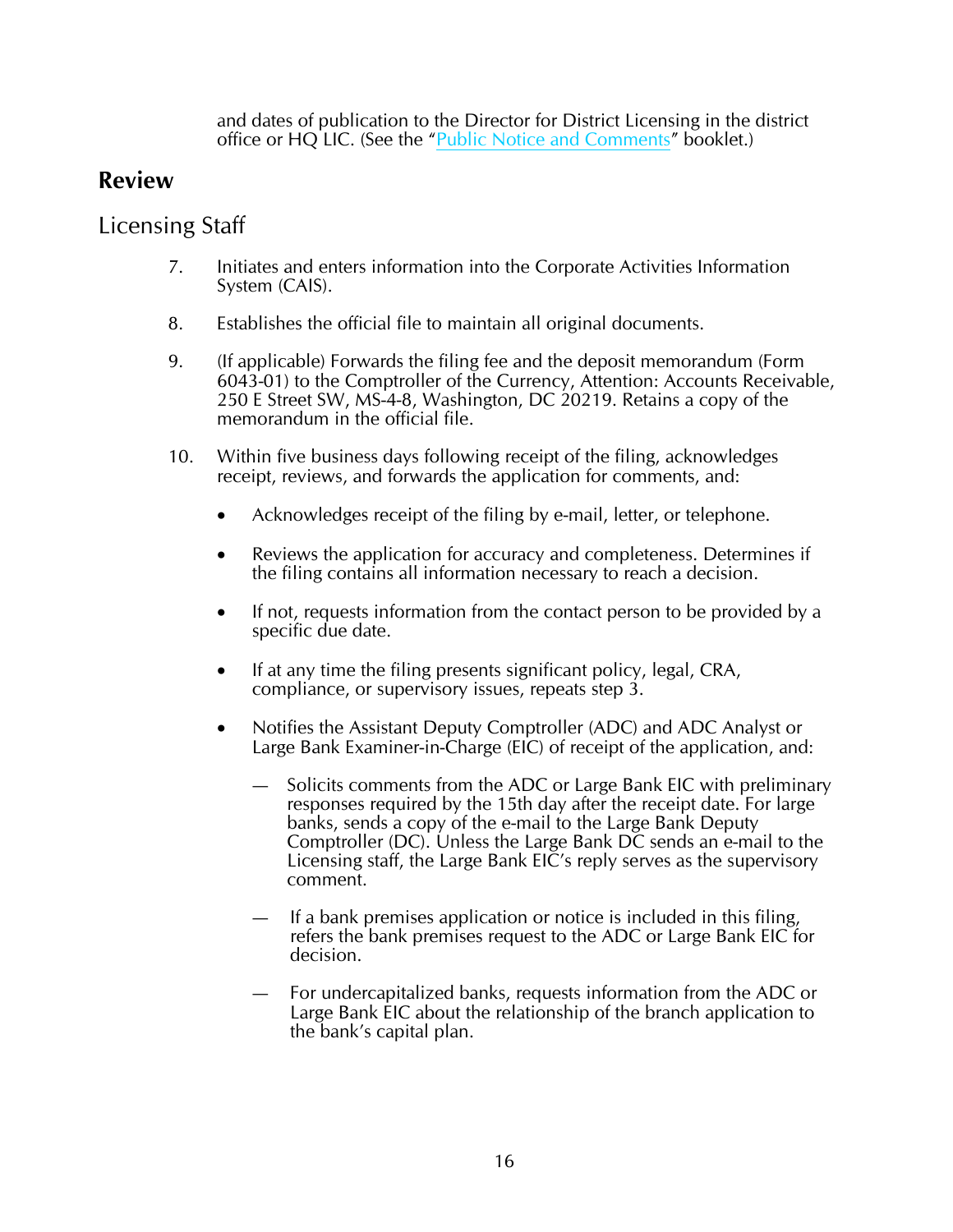- Requests Compliance staff and the Community Affairs Officer for the district to provide the following preliminary information by the 15th day after the receipt date:
	- Recommendations, if any, made at or subsequent to the most recent CRA examination, by the OCC to the bank to improve its performance and, if known, the bank's responses.
	- Public comments and community contacts subsequent to the most recent CRA examination.
	- Whether information filed by the bank (for example, HMDA data) more recently than the most recent CRA examination reflects any material change in CRA performance.
- If a legal issue is identified, forwards relevant materials to the Law Department and requests a preliminary response by the 15th day after the receipt date on whether a significant legal issue is present.
- Contacts other divisions, as appropriate, with responses requested by the 15th day after the receipt date.
- Contacts HQ LIC if the proposal will:
	- Have any significant effect on the quality of the human environment.
	- Affect any district, site, building, structure, or object listed in, or eligible for listing in, the *National Register of Historic Places*. (See the NHPA discussion in the "[General Policies and Procedures"](http://www.occ.gov/publications/publications-by-type/licensing-manuals/gpp.pdf) booklet for step-by-step procedures the bank must take.)

### **Public Comments, Requests, and Hearings**

#### Licensing Staff

- 11. Refers to the "[Public Notice and Comments](http://www.occ.gov/publications/publications-by-type/licensing-manuals/PublicNCbooklet.pdf)" booklet if copies of an application or a hearing is requested or if public comments are filed.
- 12. Comments should be forwarded to appropriate units for evaluation and advice (for example, legal issues to legal staff). If an adverse CRA comment is received, promptly notifies HQ LIC.

### **Decision**

#### Licensing Staff

13. After the close of the public comment period, prepares a confidential memorandum and decision letter recommending a decision to the delegated official.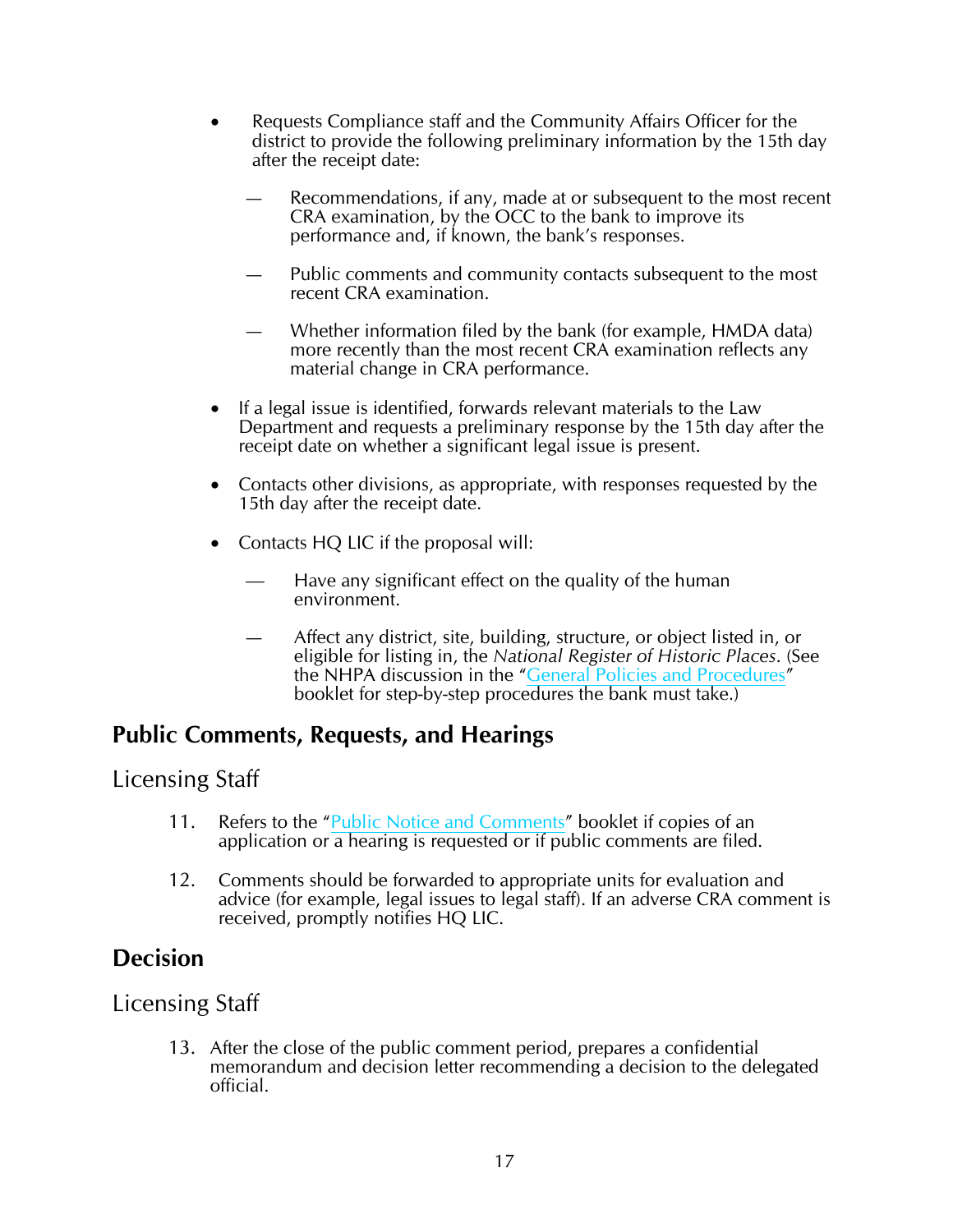- 14. Decides the application under delegated authority or forwards the official file to the deciding official, and:
	- If that official grants a routine approval (no decision letter to the contact person), goes to step 17.
	- If the application is referred to HQ LIC, goes to step 18.
	- If denial is recommended, obtains legal concurrence.
	- If the application is conditionally approved or denied, forwards a copy of the confidential memorandum, decision document, and transmittal letter to the Director for Licensing Activities.
- 15. Notifies the bank and any interested parties of the decision. Notifies the ADC and ADC Analyst, or the Large Bank EIC (and Deputy Comptroller), of the decision by forwarding updated CAIS comments and, if warranted, advises of any written conditions attached to the decision or other supervisory concerns.
- 16. Sends the bank a decision letter and, if appropriate, a Customer Satisfaction Survey. Notifies all interested parties.
- 17. Makes CAIS entries. If the application is denied, goes to step 32.

#### HQ LIC

- 18. Reviews the file and all relevant information; solicits comments from other OCC divisions, as appropriate; makes a recommendation; and forwards the official file to the appropriate official for decision.
- 19. After the decision, notifies the bank and the district of the decision. Notifies the ADC and ADC Analyst, or the Large Bank EIC and Deputy Comptroller, of the decision by forwarding updated CAIS comments and, if warranted, advises of any written conditions attached to the decision or other supervisory concerns.
- 20. Sends the bank a decision letter and, if appropriate, a [Satisfaction Survey.](http://www.occ.treas.gov/static/licensing/form-survey-letter-v2.pdf) Also, notifies all interested parties.
- 21. If the application is conditionally approved or denied, forwards a copy of the confidential memorandum, decision document, and transmittal letter to the Director for Licensing Activities.
- 22. For conditionally approved and approved filings, returns the official file to the district office for authorization and close-out.
- 23. Makes CAIS entries.
- 24. If the application is denied, goes to step 32.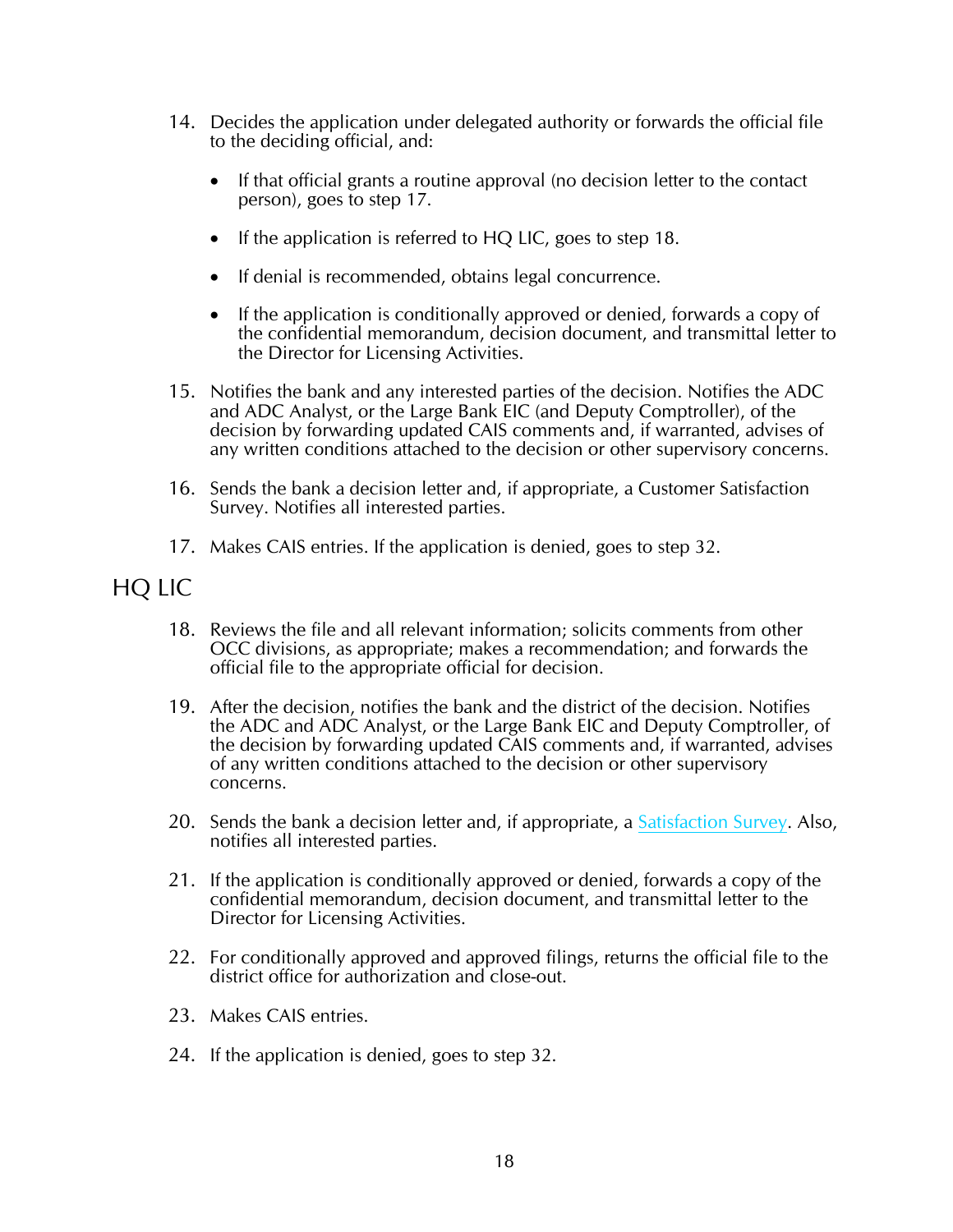# **Opening the Branch**

Bank

- 25. Identifies any material change to the filing and provides notice of such change to the Licensing staff.
- 26. Completes all steps required to open the branch or relocate the main office.
- 27. Within 10 days after opening, sends an e-mail or letter (sample [notice\)](http://www.occ.gov/topics/licensing/sample-filing-forms-and-agency-responses.html) to the Licensing staff providing the date that the branch opened.
- 28. If the branch will not open or relocation does not occur within 18 months, requests an extension of time from the Licensing staff by submitting a written request.

# **Extension of Time** (if applicable)

#### Licensing Staff

29. If applicable, reviews the request for an extension of time to open; that is, determines if the bank provided sufficient information to prove that the reason for the delay is beyond its control. Notifies the bank of the decision on the extension.

# **Closeout**

#### Licensing Staff

- 30. Reviews the bank's notice of opening and verifies that all required actions have been completed.
- 31. Enters the effective date for the branch opening by making CAIS entries.
- 32. Reviews the file for completeness and forwards it to Central Records.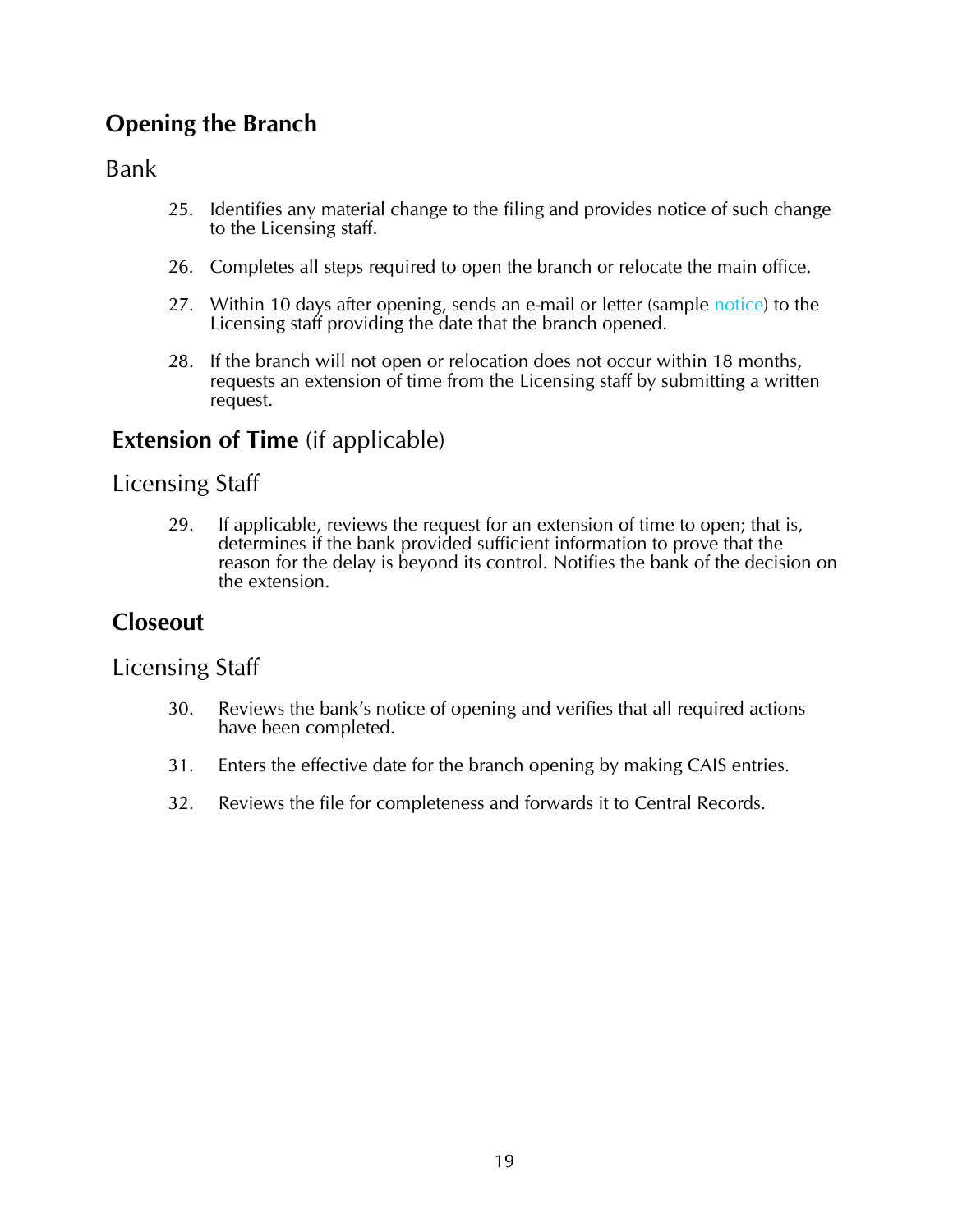# **Procedures: Expedited Review**

# **Prefiling Meeting**

#### Licensing Staff

1. Refers a bank that requests instructions to the "General Policies and [Procedures"](http://www.occ.gov/publications/publications-by-type/licensing-manuals/gpp.pdf) booklet and to this booklet of the *Comptroller's Licensing Manual*.

### Bank or Licensing Staff

2. Requests an optional prefiling meeting to review policies and procedures for branches and relocations and to discuss factors that may influence the OCC's review of the application.

#### Licensing Staff

- 3. If Licensing staff determines at any time that the filing presents significant policy, legal, or supervisory issues, including Bank Secrecy Act, CRA, or systems integration concerns, contacts HQ LIC to decide if and when:
	- To forward the application to HQ LIC for processing, or
	- To forward specific issues to HQ LIC for action (while continuing to process the application in the district office).
- 4. Prepares a summary memorandum on all prefiling meetings and records pertinent information from telephone calls. Retains any documentation in the pending file. All communications with applicants may be made by e-mail, including acknowledgment and approval.

# **Filing the Application and Publishing Notice**

#### Bank

- 5. Submits a completed [application](http://www.occ.gov/static/licensing/form-branch-relo-app-v2.pdf) and filing fee (if applicable) to the Director for District Licensing in the district office or through e-Corp at [BankNet](http://www.banknet.occ/entrance/default.aspx).
- 6. Arranges for newspaper publication of public notice on the filing date or as soon as practicable before or after the date of filing. (See details on publishing in Public Notice and Comment Period in this booklet and in the [public notice](http://www.occ.treas.gov/static/licensing/form-public-notice-v2.pdf)  [instructions.](http://www.occ.treas.gov/static/licensing/form-public-notice-v2.pdf)) If not submitted with the filing, submits a statement containing the name and address of the newspaper in which the notice was published and dates of publication to the Director for District Licensing in the district office or HQ LIC. (See the ["Public Notice and Comments"](http://www.occ.gov/publications/publications-by-type/licensing-manuals/PublicNCbooklet.pdf) booklet.)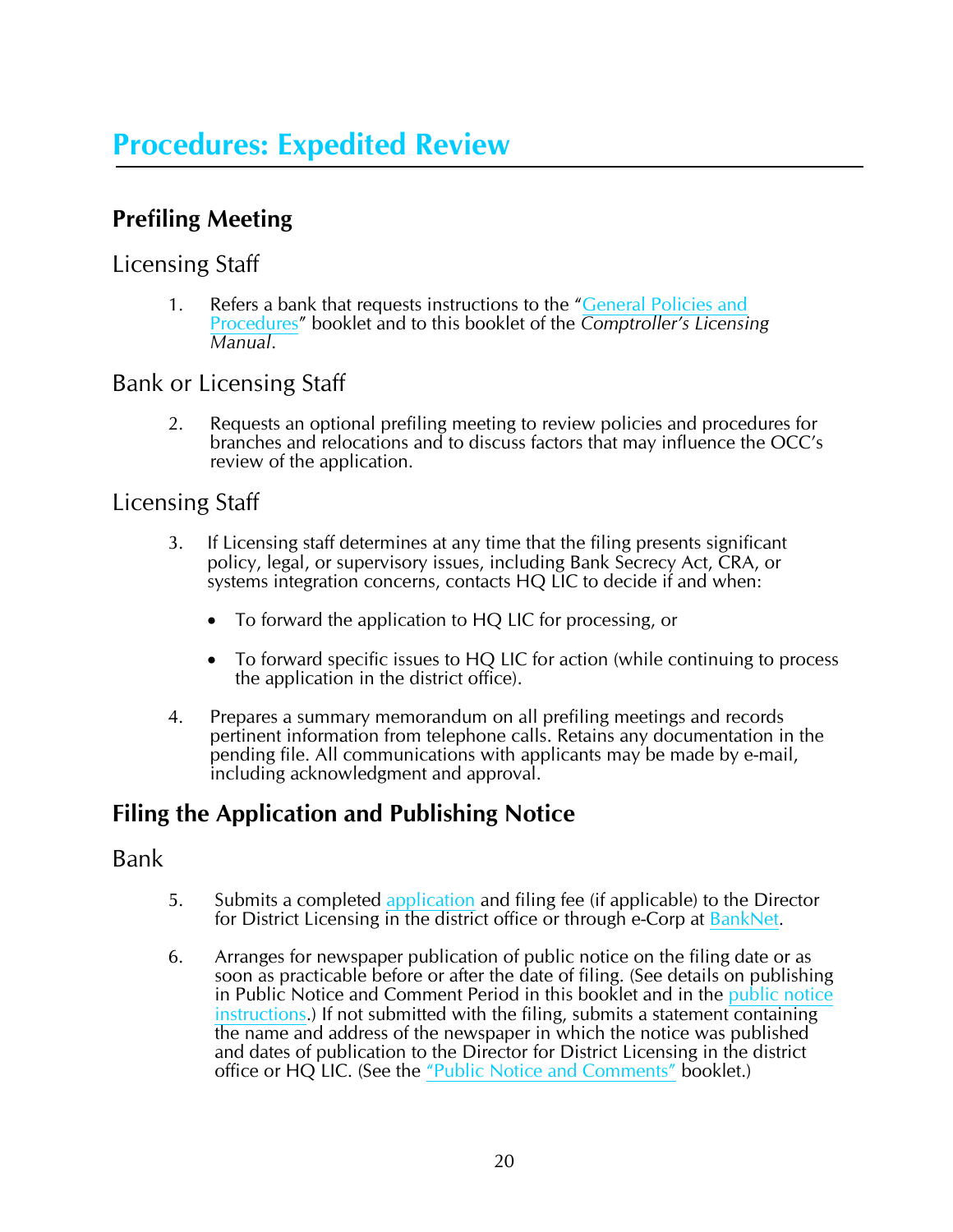# **Review**

# Licensing Staff

- 7. Initiates and enters information into CAIS.
- 8. Establishes the official file to maintain all original documents.
- 9. (If applicable) Forwards the filing fee and the deposit memorandum (Form 6043-01) to the Comptroller of the Currency, Attention: Accounts Receivable, 250 E Street SW, MS-4-8, Washington, DC 20219. Retains a copy of the memorandum in the official file.
- 10. Determines if the bank meets:
	- The eligible bank criteria for expedited review.
	- If not an eligible bank, goes to the Procedures for Standard Review.
- 11. Within five business days of receipt, notifies the ADC and ADC Analyst or the Large Bank EIC of the filing and solicits comments from other OCC divisions, as appropriate, with a preliminary response required within 15 days of the application's receipt. For large bank applicants, asks the Director for District Licensing about the supervisory notice or comment distribution to the Large Bank Deputy Comptroller.
- 12. If, at any time, policy, legal, CRA, compliance or supervisory issues are identified, repeats step 3.
- 13. Within five business days of receipt, if the application will receive expedited treatment, sends the applicant by e-mail or letter an [acknowledgment of](http://www.occ.gov/static/licensing/form-acknowledgement-letter-v2.pdf)  [receipt](http://www.occ.gov/static/licensing/form-acknowledgement-letter-v2.pdf) and stating that the application may be considered approved 15 days after the end of the public comment period or 45 days after the application is received by the OCC, whichever comes later, unless the OCC notifies the bank orally or in writing to the contrary.
- 14. If not an eligible bank or if otherwise subject to standard processing, sends an e-mail o[r letter w](http://www.occ.gov/static/licensing/form-ineligible-for-expedited-review-letter-v2.pdf)ithin five business days of receipt, notifying the bank that its filing will be processed under the standard review process and that the branch cannot operate until the OCC provides written approval.

# **Decision**

### Licensing Staff

15. Completes the expedited branch decision document or confidential memorandum. With the exception of the investment in bank premises question, all answers on the expedited branch decision document should be marked "Yes." A "Yes" answer to this question should be referred to the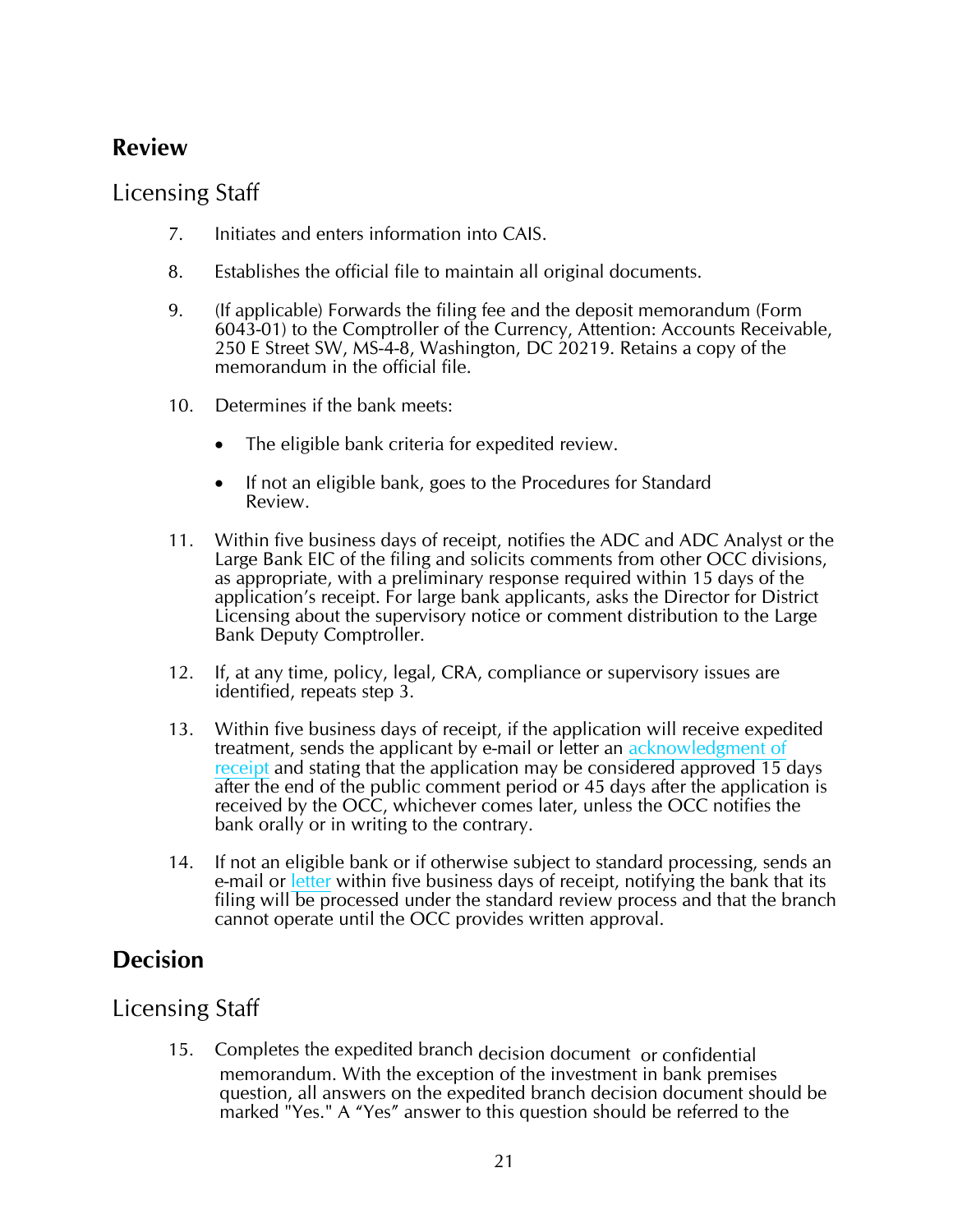supervisory office for disposition of the request for investment in bank premises. This document may be expanded to accommodate an adequate discussion of significant issues. The Confidential Memorandum format should be used to discuss complex issues.

- 16. Decides the application under delegated authority or forwards the official file to the deciding official.
- 17. Updates the CAIS entry and files the review and decision documents.

# **Opening the Branch**

#### Bank

- 18. Identifies any material change to the filing and provides notice of such change to the Licensing staff.
- 19. Completes all steps required to open the branch or relocate the main office.
- 20. Within 10 days after opening, sends an e-mail or letter (sample [notice\)](http://www.occ.gov/static/licensing/form-open-date-branch-office-v2.pdf) to the Licensing staff providing the date that the branch opened.
- 21. If the branch will not open or relocation does not occur within 18 months, requests an extension of time from the Licensing staff by submitting a written request.

### **Extension of Time** (if applicable)

#### Licensing Staff

22. If applicable, reviews the request for an extension of time to open; that is, determines if the bank provided sufficient information to prove that the reason for the delay is beyond its control. Notifies the bank of the decision on the extension.

# **Closeout**

#### Licensing Staff or HQ LIC

- 23. Reviews the bank's notice of opening and verifies that all required actions have been completed.
- 24. Enters the effective date for the branch opening by making CAIS entries.
- 25. Reviews the file for completeness and forwards it to Central Records.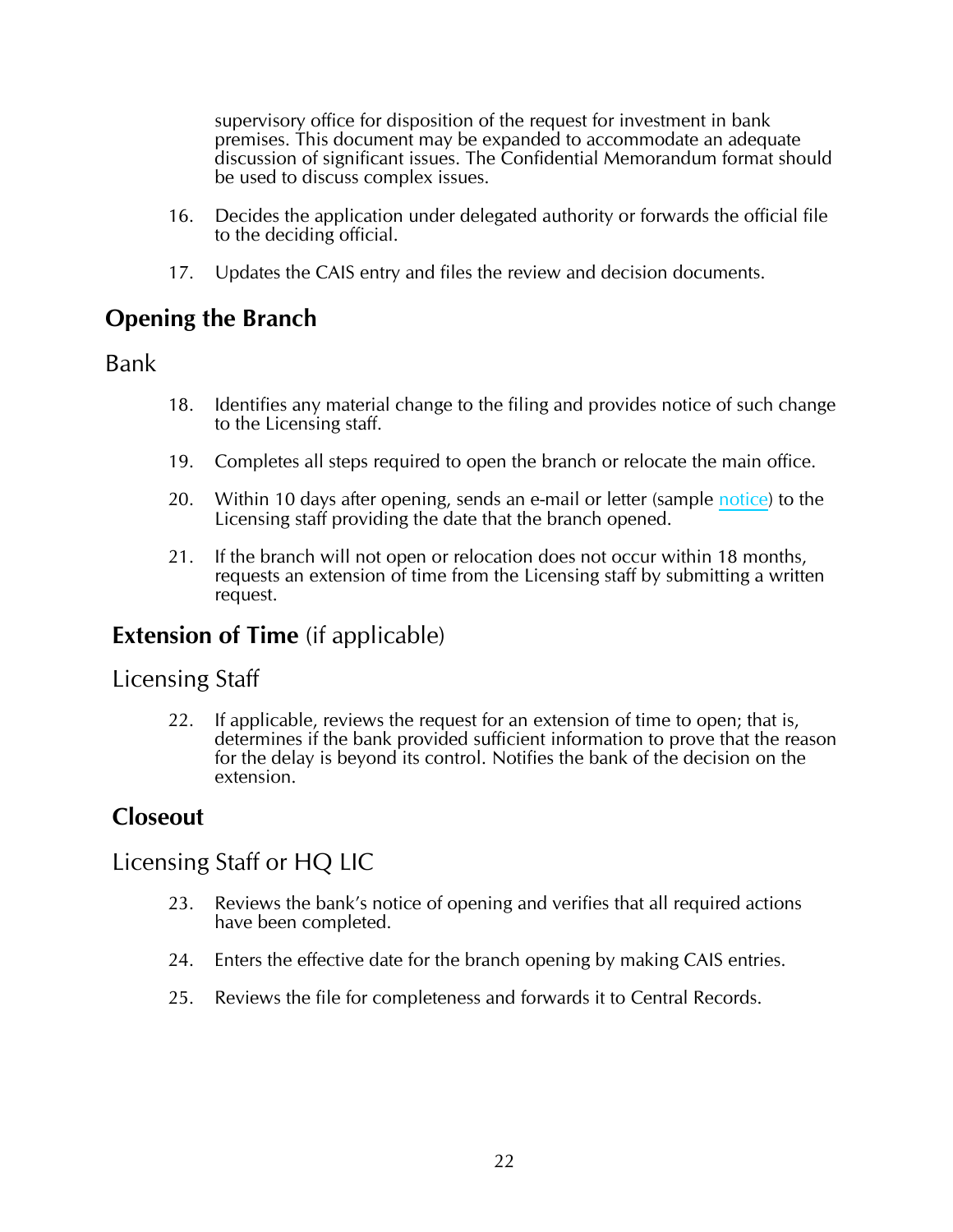# **Procedures: Notice**

## **Main Office Relocation to Existing Branch Site within the Same City, Town, or Village**

### Licensing Staff

1. Refers a bank that requests instructions to the "General Policies [and Procedure](http://www.occ.gov/publications/publications-by-type/licensing-manuals/gpp.pdf)s" booklet and to this booklet of the *Comptroller's Licensing Manual*.

#### Bank

2. Submits a [notice](http://www.occ.gov/publications/publications-by-type/licensing-manuals/index-licensing-manuals.html) prior to the relocation to the Director for District Licensing.

# **Processing the Notice**

#### Licensing Staff

- 3. Establishes an official file that contains all original documents.
- 4. Sends a letter or e-mail to the bank acknowledging receipt of the notice.
- 5. Initiates and makes CAIS entries.

#### **Closeout**

6. Sends the official file to Central Records.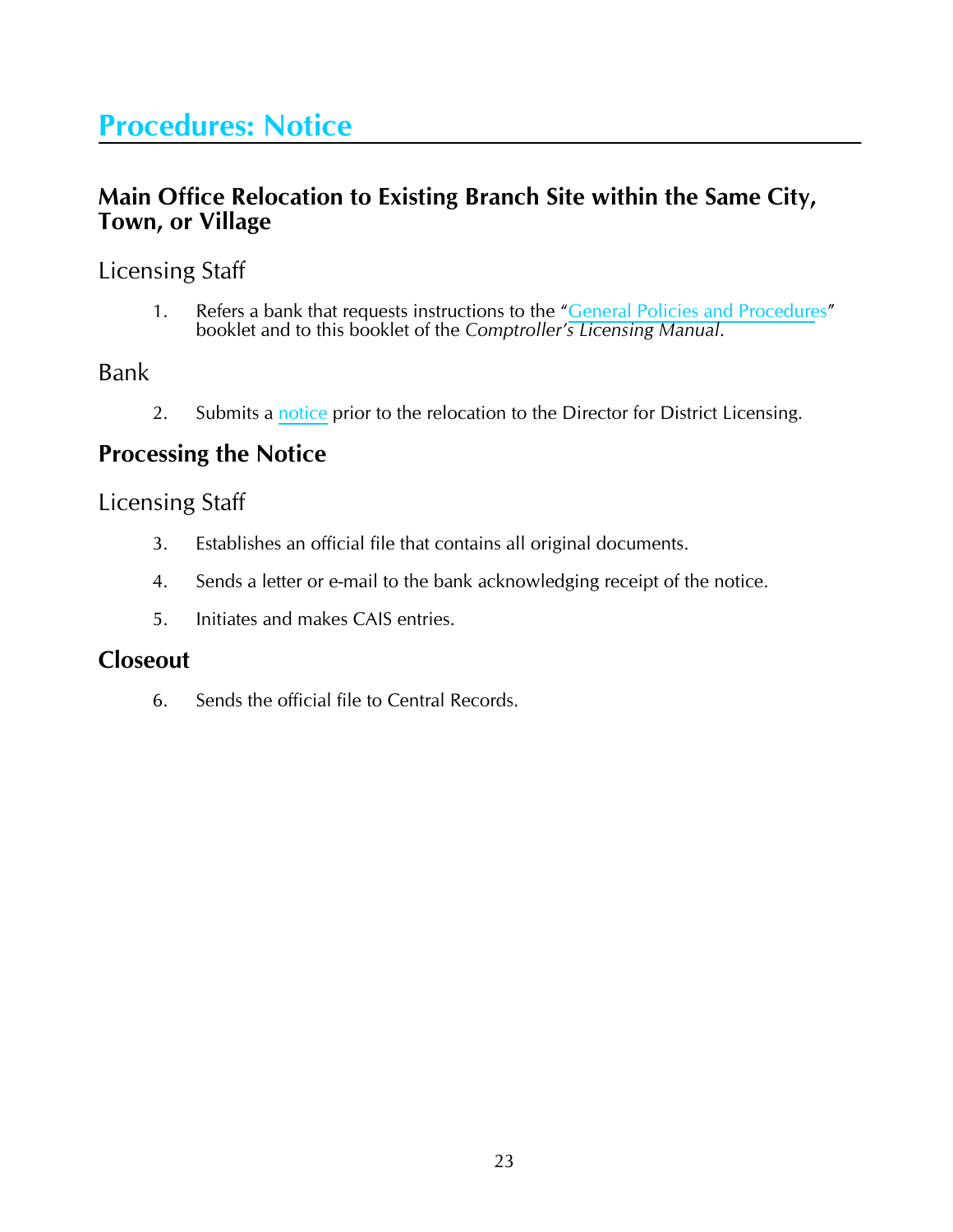# **Glossary**

A **Bank Holding Company (BHC)** is the entity that controls the bank. In the case of a multi-tiered BHC structure, it is the top tier.

A branch, as provided in 12 USC 36(j), includes any branch bank, office, agency, additional office, or any branch place of business established by a national bank in the United States or its territories at which deposits are received, checks paid, or money lent. Branch facilities may include a messenger service, mobile branch, temporary facility, night depository (drop box), drive-in facility, or a seasonal agency.

A **central city**, as defined in 12 CFR 5.3(e), means the city or cities identified in the complete title of the Metropolitan Statistical Area (MSA) in which the relocating office is located.<sup>[1](#page-25-0)</sup>

A **covered** interstate **branch** for the purposes of the deposit production rule (12 CFR 25.62) includes:

- Any branch of a national bank that is established or acquired outside of the bank's home state; or
- Any branch of a bank controlled by an out-of-state BHC.

An **eligible bank** is a national bank that:

- Has a composite CAMELS rating of 1 or 2.
- Has an outstanding or satisfactory CRA rating. (This factor does not apply to an uninsured bank or a special purpose bank covered by 12 CFR  $25.11(c)(3)$ .
- Is well capitalized as defined in 12 CFR  $6.4(b)(1)$ .
- Is not subject to a cease and desist order, consent order, formal written agreement, or prompt corrective action directive or, if subject to any such order, agreement, or directive, is informed in writing by the OCC that it still may be treated as an "eligible bank."

The **home state of a national bank** is the state in which its main office is located. The **home state of a BHC** is the state in which the total deposits of all of its banking

<span id="page-25-0"></span><sup>1</sup> <sup>11</sup>The Office of Management and Budget's (OMB) list of MSAs and Central Cities can be found on the Internet at [http://www.census.gov](http://www.census.gov/). At the "Subjects A-Z" menu, click on "M," under "Municipal," click on "Metropolitan Area Population Estimates," then on "definitions," then on "historical definitions" page, and then click on "Central Cities." Copies of the OMB list may also be obtained by requesting the most recent "List of Metropolitan Area Definitions" (accession no. PB96-180575) from National Technical Information Services (NTIS), Document Sales, 5205 Port Royal Road, Springfield, VA 22161, (703) 487-4650.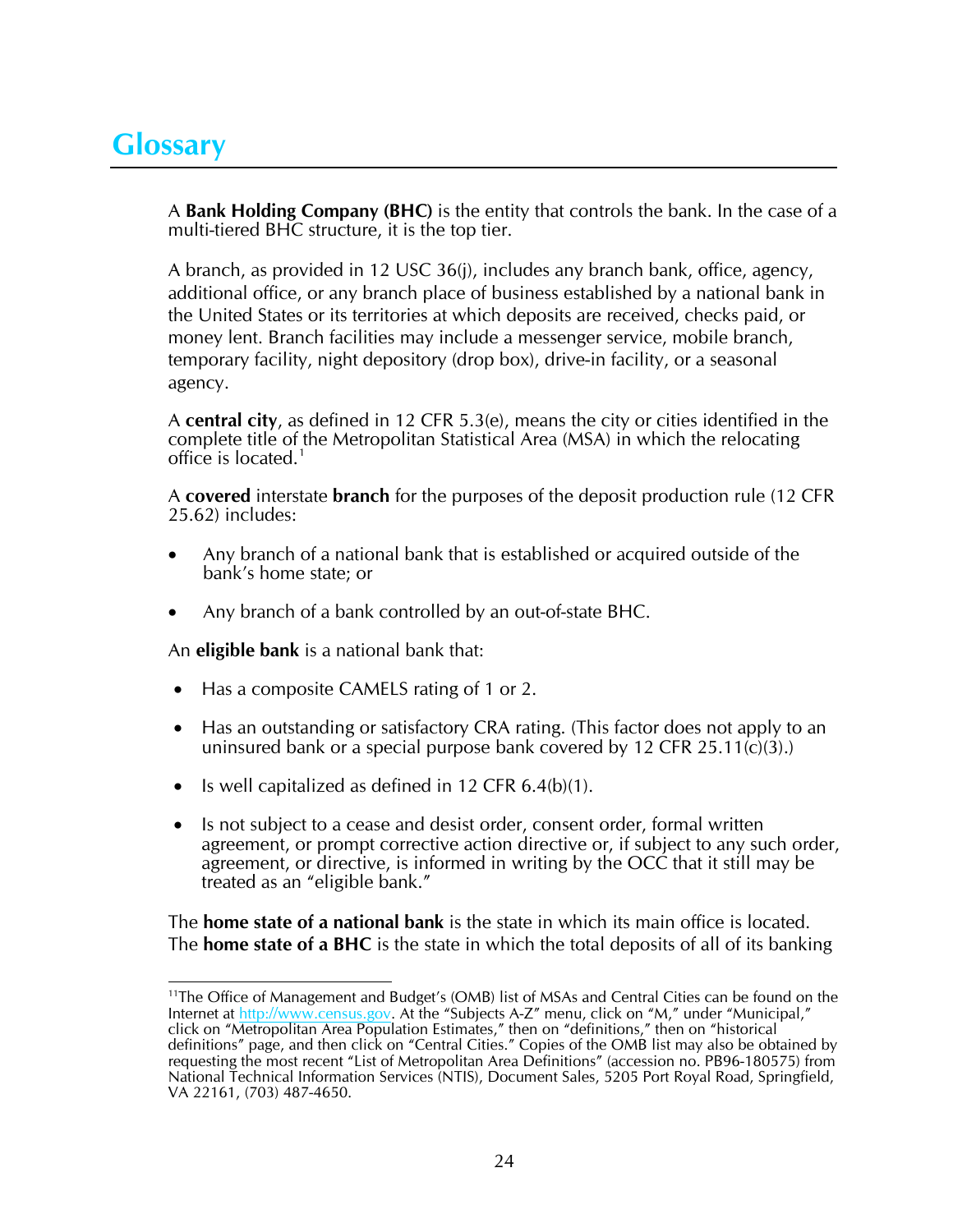subsidiaries are the largest as of the latter of July 1, 1966, or the date on which the company becomes a BHC under the Bank Holding Company Act (12 CFR 25.62).

**Immediate family** includes a person's father, mother, stepfather, stepmother, brother, sister, stepbrother, stepsister, son, daughter, stepson, stepdaughter, grandparent, grandson, granddaughter, father-in-law, mother-in-law, brother-in-law, sister-in-law, son-in-law, daughter-in-law, the spouse of any of the foregoing, and the person's spouse.

An **insider** includes an executive officer, director, or principal shareholder, and any related interest of such a person.

An **insider contract** is any financial or other business, voting, or ownership agreement, arrangement, or transaction, direct or indirect, oral or written, between any insider and the proposed bank.

An **intermittent** branch is a branch that opens at a fixed location in conjunction with a recurring event such as a state fair.

An **interstate bank** for the purposes of the deposit production rule is a national bank that:

- Is owned by a holding company the home state of which is different than that of the bank, or
- Operates a branch or branches in a state other than its home state.

A **jointly established branch** is a branch office established by more than one insured depository institution.

A **low- or moderate-income area,** as provided in 12 USC 1831r-1, means a census tract for which the median family income is: (1) less than 80 percent of the median family income for the MSA in which the census tract is located; or, (2) in the case of a census tract that is not located in an MSA, less than 80 percent of the median family income for the state in which the census tract is located, as determined without taking into account family income in MSAs in such state.

A **messenger service** is any service used by a national bank and its customers, to pick up from, and deliver to, specific customers at locations, such as homes or offices, items involving branching transactions — that is, items constituting deposits, withdrawals, or payments of loan proceeds — between the bank and its customers. (12 CFR 7.1012(a)).

A **military banking facility** is a banking office established on a U. S. military installation under the authority of 12 USC 90.

A **mobile branch** is a facility, other than a messenger service, that does not have a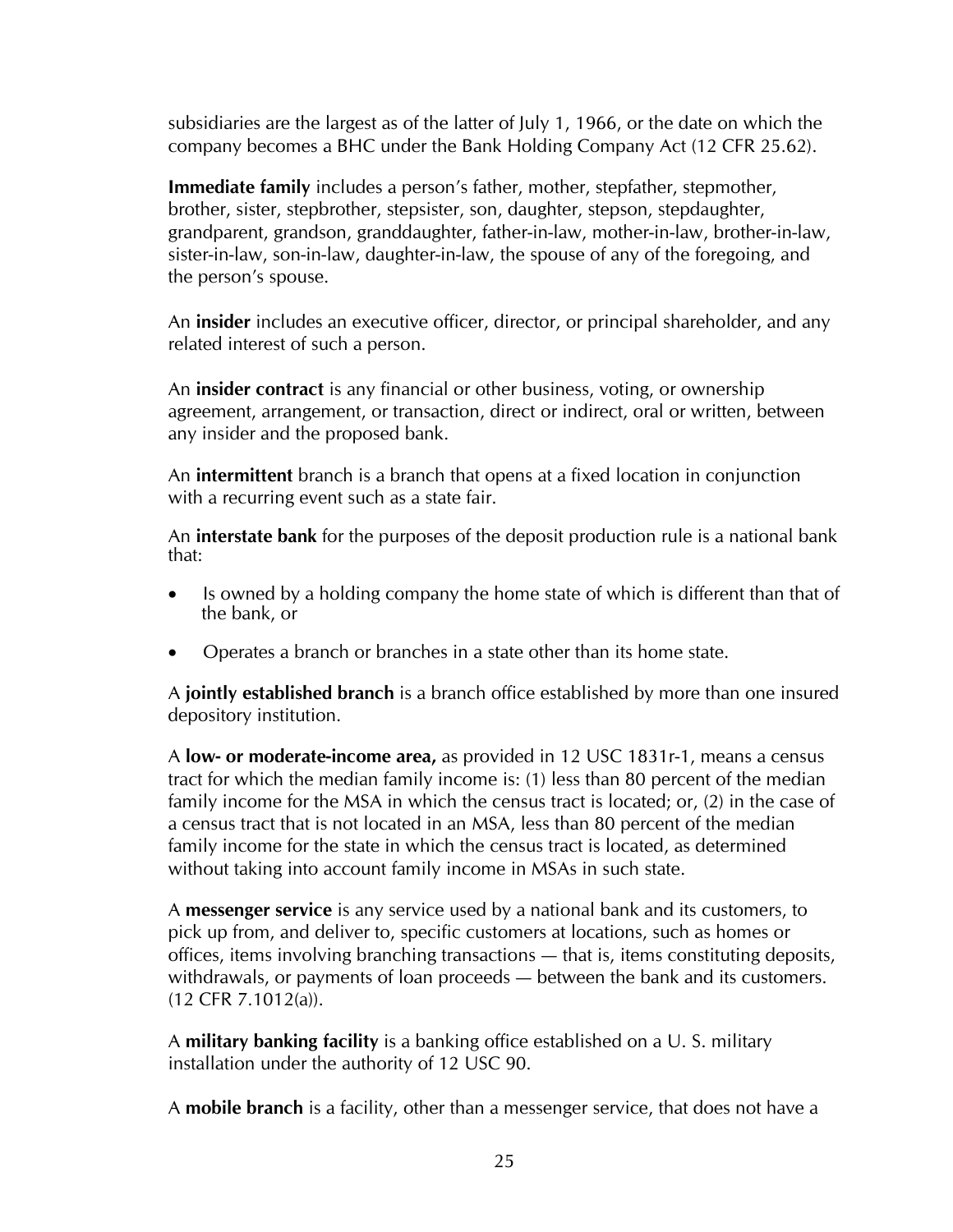single, permanent site, and includes a vehicle that travels to public locations for the conduct of branching transactions. A mobile branch may serve regularly scheduled locations or be open at various times and locations, such as county fairs, sporting events, or school registration periods. (A branch license is needed for each mobile unit.)

A **remote service unit (RSU)** is an automated facility, operated by a bank customer, that conducts banking functions, such as receiving deposits, paying withdrawals, or lending money. An RSU includes an ATM, automated loan machine, and automated device for receiving deposits. An RSU may be equipped with a telephone or televideo device that allows contact with bank personnel.

A **seasonal agency** is an office established in a resort community, within the limits of the county in which the bank's main office is located, that may receive and pay out deposits, issue and cash checks and drafts, and perform incidental business. Seasonal agencies may be approved by the OCC only if state law permits branching within the county or greater areas and if no bank is located and conducts business in the community in which the proposed agency will be located. Capital requirements of 12 USC 36 do not apply to seasonal agencies. Authorization of a seasonal agency will be revoked when a state or national bank opens in the community.

A **short-distance relocation**, in accordance with 12 CFR 5.3(I), means moving a branch or main office within: (1) a one-thousand foot radius of the site if the branch or main office is located within a central city of an MSA; (2) a one-mile radius of the site if not located within a central city, but if located within an MSA; or, (3) a twomile radius of the site if not located within an MSA.

A **temporary branch** means a branch located at a fixed site and that is scheduled to, and will, permanently close no later than one year after the branch is first opened as specified in the branch application and the public notice.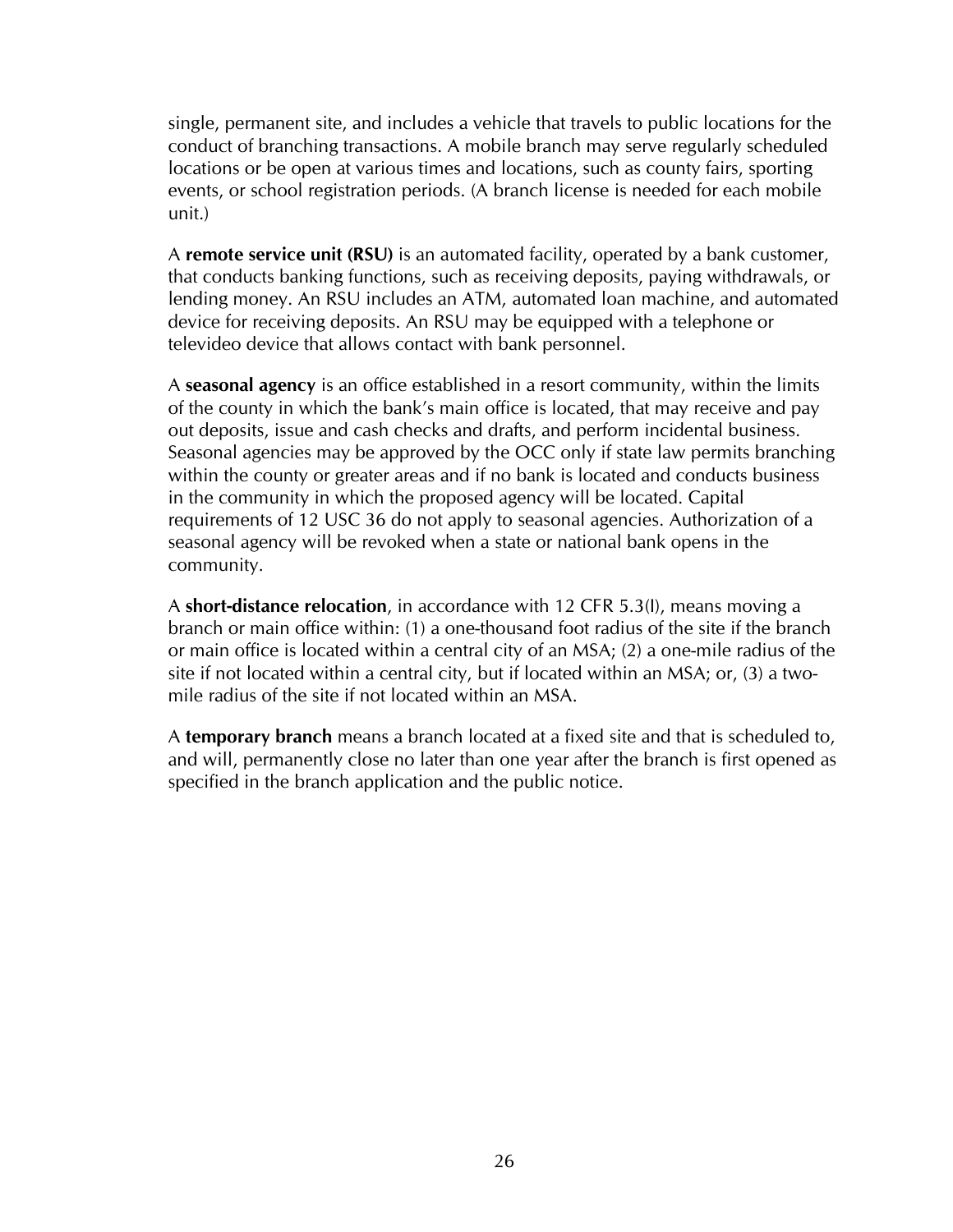# **References**

| <b>Automated Teller Machine (ATM)</b>                                                    |                                                          |
|------------------------------------------------------------------------------------------|----------------------------------------------------------|
| Law<br>Regulation                                                                        | 12 USC 36(j)<br>12 CFR 7.4003, 7.4005                    |
| <b>Branch Closings</b><br>Law                                                            | 12 USC 1831r-1                                           |
| <b>Branch Names</b><br>Issuance                                                          | Interagency Statement, Branch Names<br>Dated May 1, 1998 |
| Branches-Definition, Establishment, Operation of, and ATM Exclusion<br>Law<br>Regulation | 12 USC 36<br>12 CFR 5.30(d)                              |
| <b>Capital Requirements for Branching</b><br>Law                                         | 12 USC 36                                                |
| <b>Change in Location-Policy and Procedures</b><br>Laws<br>Regulations                   | 12 USC 30, 36<br>12 CFR 5.30, 5.40                       |
| <b>Community Reinvestment Act of 1977</b><br>Laws<br>Regulation                          | 12 USC 2901 - 2908<br>12 CFR 25                          |
| <b>Decisions</b><br>Regulation                                                           | 12 CFR 5.13                                              |
| <b>Deposit Production Rule</b><br>Law<br>Regulations                                     | 12 USC 1835a<br>12 CFR 7.4004, 25                        |
| <b>Depository Institution Management Interlocks Act</b><br>Laws<br>Regulation            | 12 USC 3201-3208<br>12 CFR 26                            |
| <b>Deposits Originating at Nonbranch Offices</b><br><b>Regulations</b>                   | 12 CFR 7.4004, 7.4005                                    |
| <b>Expedited Processing</b><br>Regulations                                               | 12 CFR 5.13, 5.30(f)(4)                                  |
| <b>Filing Fees</b><br>Regulation                                                         | 12 CFR 5.5                                               |